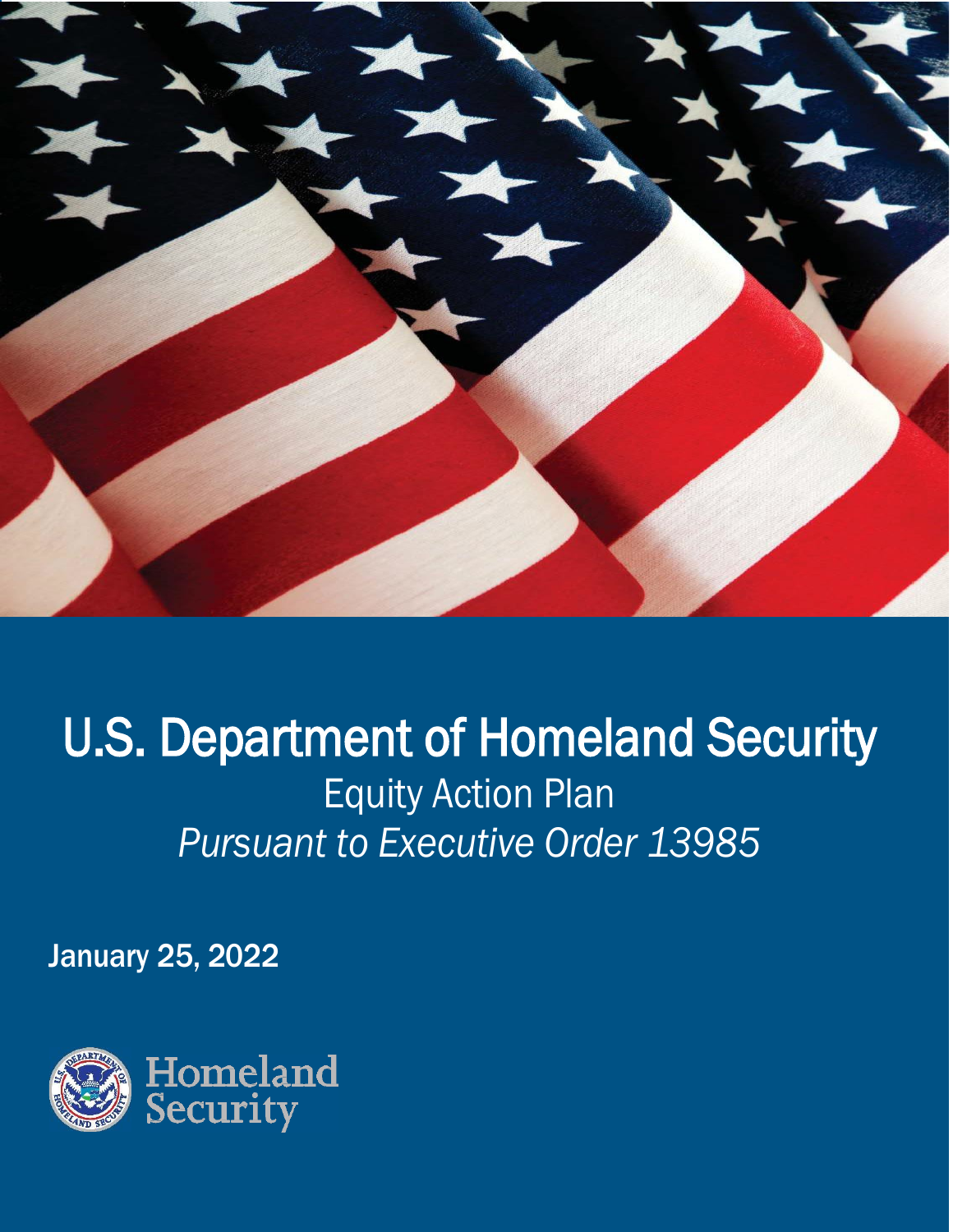## **Table of Contents**

| L.                                                                                               |  |
|--------------------------------------------------------------------------------------------------|--|
| Accessing Humanitarian Protection during Immigration Processing  8<br>II.                        |  |
| Ш.                                                                                               |  |
| Countering Domestic Violent Extremism and Targeted Violence 16<br>IV.                            |  |
| Filing Complaints and Seeking Redress in DHS Programs and Activities 19<br>V.                    |  |
| VI.                                                                                              |  |
| VII.                                                                                             |  |
| Operational Status and Level of Institutional Resources Available to Offices with a Civil Rights |  |
| Mission.<br>28                                                                                   |  |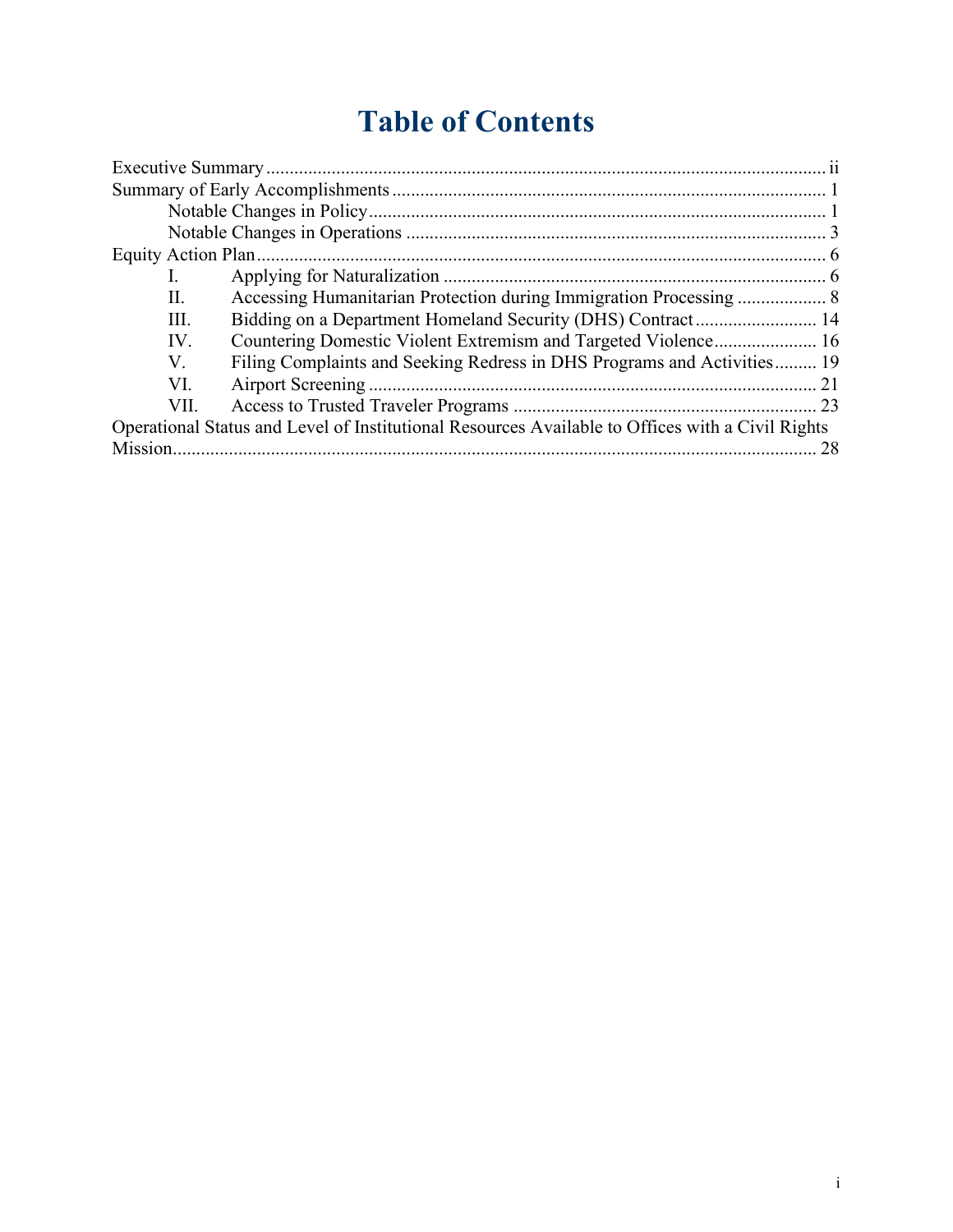## <span id="page-2-0"></span>**Executive Summary**

 identified key programs with the greatest potential for advancing equity in DHS operations and and public- and individual-assistance programs. Pursuant to Executive Order (EO) 13985, *Advancing Racial Equity and Support for Underserved Communities Through the Federal Government*, the Department of Homeland Security (DHS) activities. Six program areas were selected based on input from the DHS Equity Task Force and in consultation with the Office of Management and Budget. The DHS Equity Task Force, in conducting equity assessments of the Department's programs, relied heavily on public feedback and input from stakeholder organizations representing underserved communities. Since those engagements, DHS has added a seventh program area to this effort, countering domestic violent extremism. This plan does not include an exhaustive list of programs where DHS is working to advance equity. For example, this plan does not focus on programs managed by the Federal Emergency Management Agency (FEMA), which will be addressed in a separate report regarding reducing systemic barriers in FEMA programs, including the agency's grant programs

 This document highlights several of DHS's early accomplishments in building more equitable programs, details DHS's initial plan to advance equity in the selected program areas, and sets forth a commitment to ensure that DHS's civil rights offices have the resources they need to carry out their critical mission.

EO 13985 defines equity as:

 Indigenous and Native American persons, Asian Americans and Pacific the consistent and systematic fair, just, and impartial treatment of all individuals, including individuals who belong to underserved communities that have been denied such treatment, such as Black, Latino, and Islanders and other persons of color; members of religious minorities; lesbian, gay, bisexual, transgender, and queer (LGBTQ+) persons; persons with disabilities; persons who live in rural areas; and persons otherwise adversely affected by persistent poverty or inequality.

In DHS's 200-day equity assessment report, DHS reported its findings on: (a) potential barriers that underserved communities and individuals may face to enrollment in and access to benefits and services in the programs selected for inclusion in this effort; (b) potential barriers that underserved communities and individuals may face in accessing contracting opportunities; (c) whether new policies, regulations, or guidance documents may be necessary to advance equity in agency actions and programs; and (d) the operational status and level of institutional resources available to offices or divisions within the agency that are responsible for advancing civil rights.

Consistent with EO 13985, DHS developed this equity action plan setting forth DHS's plans to advance equity in the following seven key program areas:

1. **Applying for naturalization:** Conduct a comprehensive review of policies, regulations, forms, and operations to identify barriers that may impede access to naturalization by underserved communities and make recommendations on how to remove these barriers, as appropriate and consistent with applicable law.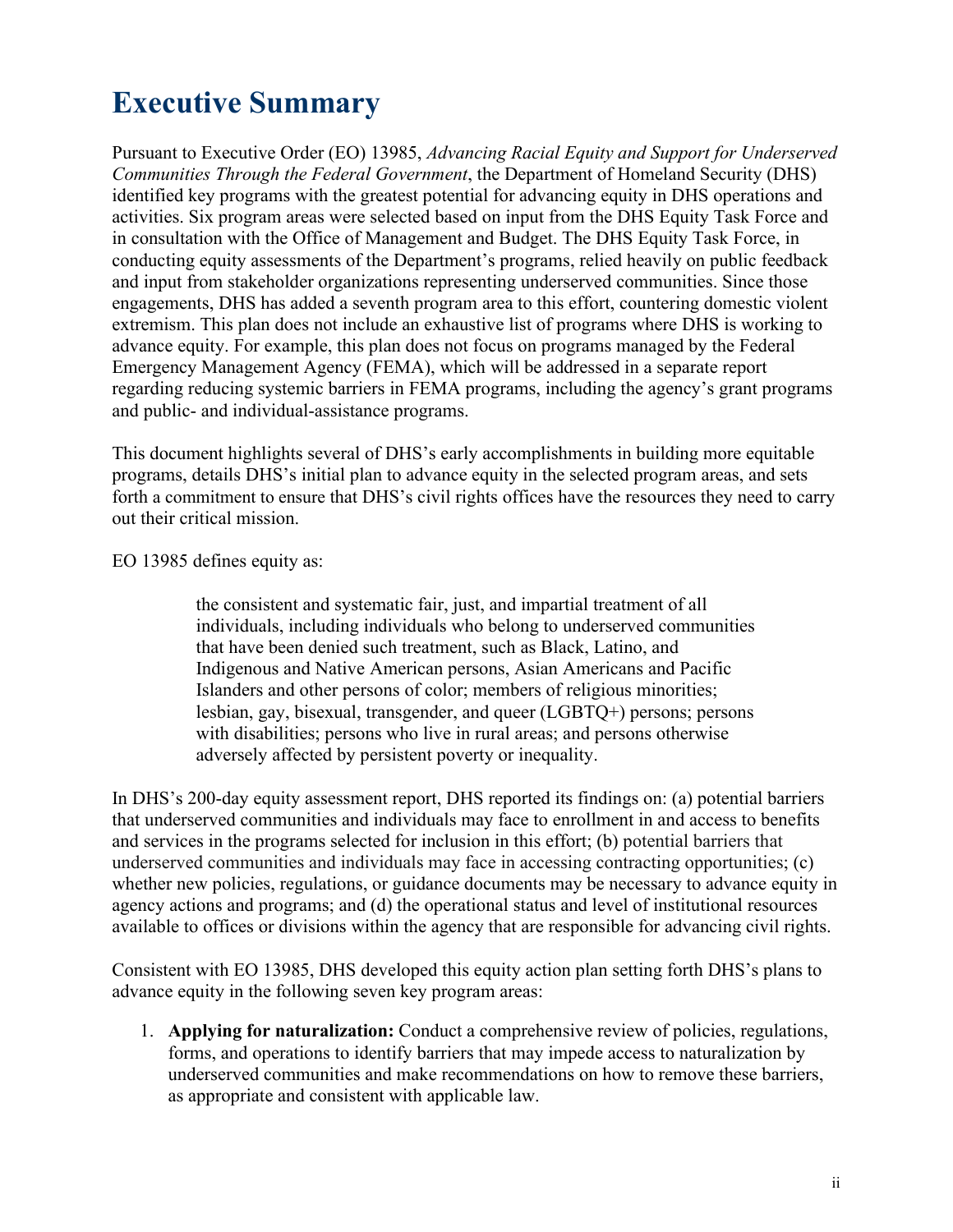- 2. **Accessing humanitarian protection during immigration processing:** Improve access to humanitarian protection during immigration processing by addressing language and disability-access gaps and enhancing access to legal information and resources.
- 3. **Bidding on a DHS contract:** Improve engagement with small businesses owned by or supporting members of underserved communities through outreach activities and, as appropriate, monitor and increase small business goals.
- 4. **Countering Domestic Violent Extremism (DVE) and targeted violence:** Augment efforts to equitably provide communities with the tools and resources they need to prevent targeted violence and terrorism, build resilience, and improve the efficiency and effectiveness of ongoing DVE programs.
- 5. **Filing complaints and seeking redress in DHS programs and activities:** Enhance communication with the public regarding the right to file complaints and seek redress without retaliation in DHS programs and how those processes work.
- 6. **Airport screening:** Enhance and standardize training for Transportation Security Officers and improve screening-technology capabilities to advance equity for members of underserved communities.
- 7. **Accessing Trusted Traveler Programs:** Improve access to the Transportation Security Administration (TSA) PreCheck® Application Program for LGBTQ+ persons by expanding gender-identification options so they are no longer binary, ensuring that TSA PreCheck® lanes at airports are consistently accessible, enhancing access to U.S. Customs and Border Protection Trusted Traveler Programs for limited English proficient persons, and addressing concerns about inequities in membership revocations.

 With respect to each focus area, DHS's plan outlines barriers to equity; specific remedial to ensuring that the steps necessary to implement those changes – and to provide for equity activities DHS agencies and offices are undertaking or will undertake to address those barriers; and a methodology for tracking progress in determining whether those activities, once undertaken, have substantially reduced or eliminated the barriers. It also includes a commitment generally – are, in fact, carried out (e.g., through incorporation into a strategic plan, embedding equity-related goals into performance plans, and receiving regular feedback from stakeholders) according to transparent, measurable goals.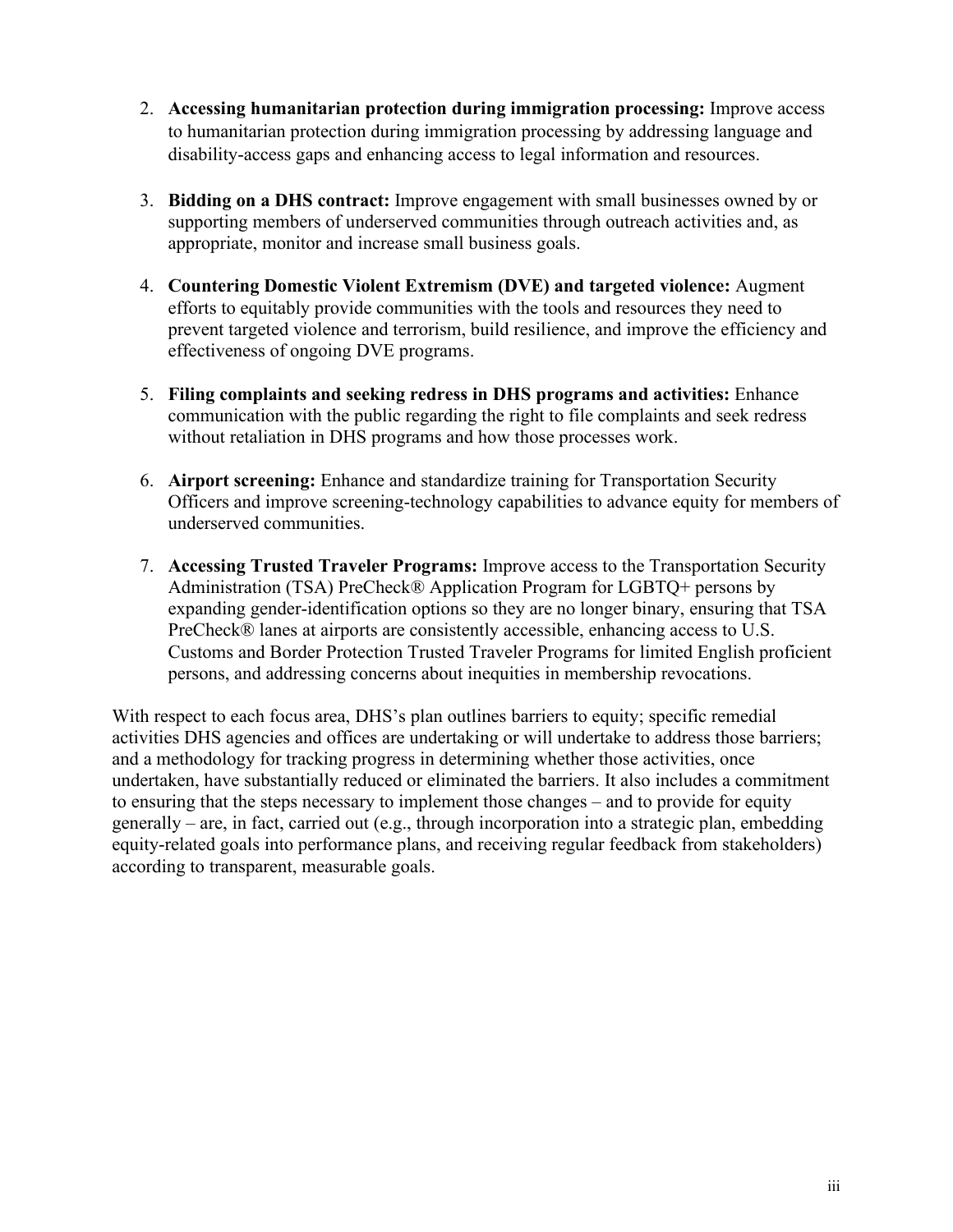## <span id="page-4-0"></span> **Summary of Early Accomplishments**

 advanced equity for members of underserved communities. Since January 2021, DHS has prioritized efforts to promote equity throughout the Department. Below are examples of some of the impactful changes in policy and operations that have

## <span id="page-4-1"></span>**Notable Changes in Policy**

- pending applications and petitions. The 2019 rule had a chilling effect on immigrants of color • **Public Charge:** On March 9, 2021, after a vacatur of the 2019 Public Charge Final Rule went into effect, U.S. Citizenship and Immigration Services stopped applying the final rule to and individuals with disabilities with respect to their willingness to seek various forms of assistance from the federal government. On August 23, 2021, DHS published an Advanced Notice of Proposed Rulemaking (ANPRM) to seek public feedback on the public charge ground of inadmissibility to inform the development of a future regulatory proposal. USCIS also hosted two listening sessions on September 14 and October 5, 2021, on the Public Charge ANPRM for intergovernmental stakeholders and community-based organizations. On February 24, 2022, DHS published a Notice of Proposed Rulemaking (NPRM) with a 60-day public comment period.
- summarizing the substantive changes, including new guidance on searches of gender nonconforming, intersex, and transgender individuals; addressing the needs of travelers with • **Updated Personal Search Handbook**: On April 19, 2021, the U.S. Customs and Border Protection (CBP) Office of Field Operations (OFO) promulgated an updated Personal Search Handbook and issued an accompanying memorandum to law enforcement personnel mental, physical, and/or developmental disabilities; utilizing technology in personal searches; and accommodating religious beliefs.
- **Employment Authorization for Noncitizens Seeking U Visa Status:** On June 14, 2021, USCIS issued new policy guidance on employment authorization and deferred action for noncitizens seeking U nonimmigrant status (U visa) with pending, bona fide petitions. USCIS anticipates that the new policy guidance will reduce the amount of time U visa petitioners living in the United States wait before receiving deferred action and employment authorization. U visa petitioners are often members of underserved communities.
- activities for members of the public with disabilities. CBP also launched a communication delivery of muster-module training, and disseminated a new job aid titled *Engaging in the* • **Nondiscrimination based on Disability:** On July 8, 2021, CBP issued Directive No. 2130-033, *Nondiscrimination for Individuals with Disabilities in CBP-Conducted Services, Programs, and Activities (Non-Employment)*. The new Directive defines roles and responsibilities for CBP offices and personnel under Section 504 of the Rehabilitation Act of 1973, as amended, to ensure nondiscrimination in CBP-conducted services, programs, and plan to notify all CBP offices and personnel of this Directive, announced resources for *Interactive Process with Individuals with Disabilities in CBP-Public Facing Programs*.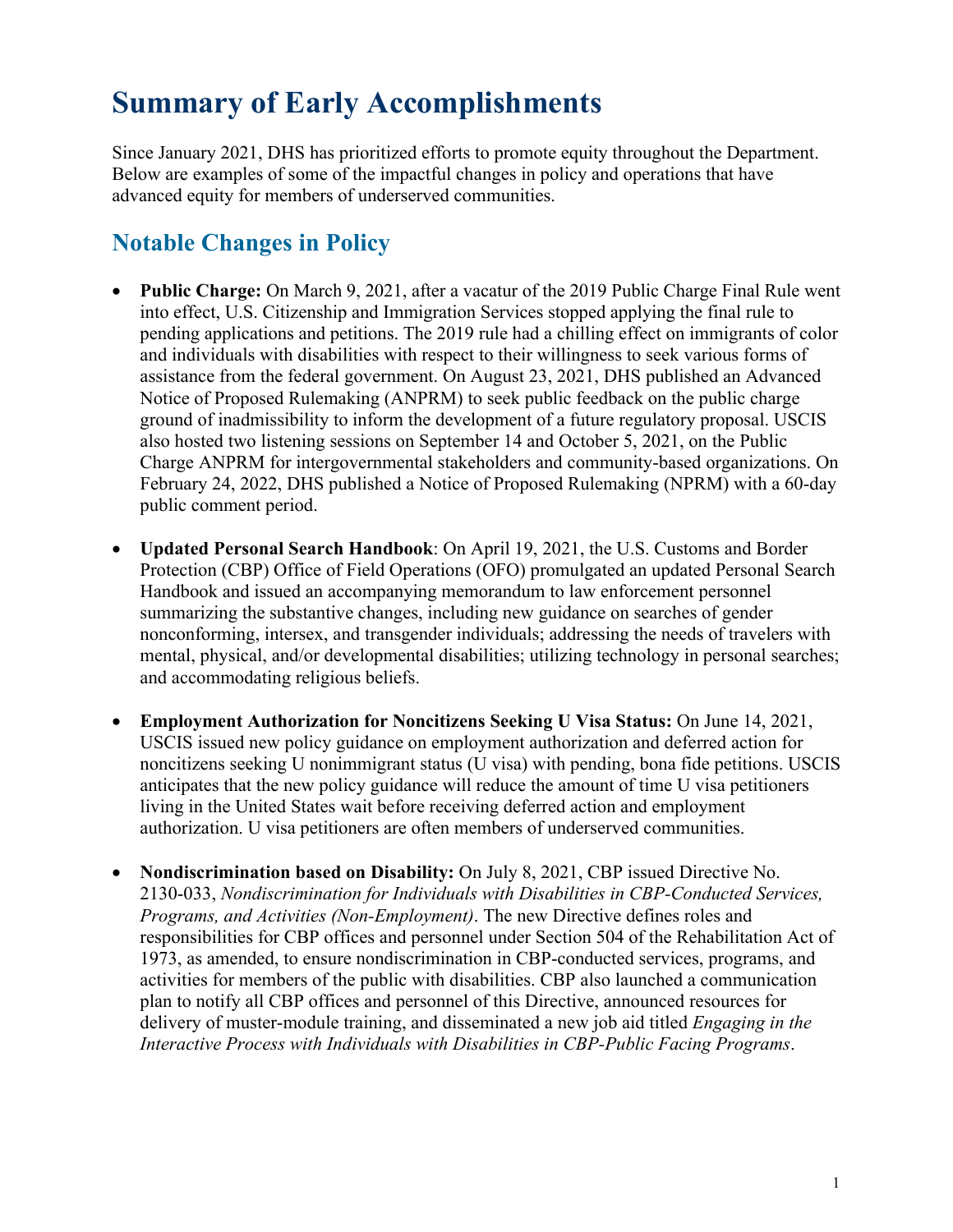- announced the establishment of the DHS Law Enforcement Coordination Council (LECC) the Department's first unified law enforcement coordination body – to promote best practices on preventing implicit bias, assessing use of force, and advancing policies that support • **Law Enforcement Coordination Council:** On September 29, 2021, Secretary Mayorkas in its law enforcement activities. DHS is the largest law enforcement agency in the federal government and the LECC will build on the Department's long-standing commitment to ensure more fair, equitable, and impartial policing, as well as officer and community safety. Central to the LECC's efforts are equity considerations, including adhering to rigorous protection of civil rights and civil liberties. The LECC will also employ a data-driven focus mental health and increased community trust.
- **Civil Immigration Enforcement Guidelines:** On September 30, 2021, Secretary Mayorkas issued *Guidelines for the Enforcement of Civil Immigration Law* to better focus DHS's resources on the apprehension and removal of noncitizens who pose a threat to our national security, public safety, and border security, and to advance the interests of justice by ensuring a case-by-case assessment of the individual, which takes into account the totality of the facts and circumstances. The Guidelines emphasize that an individual's "race, religion, gender, sexual orientation or gender identity, national origin, or political associations shall never be factors" in enforcement action decisions.
- **Combating Gender-Based Violence:** On October 18, 2021, DHS issued a revision to Directive 002-01, *Council on Combating Gender-Based Violence* (formerly the Council on Combating Violence Against Women). In addition to renaming the Council in gender-neutral terms, the revised Directive provides a definition for gender-based violence, updates the purpose and requirements of the Council, and designates the Officer for Civil Rights and Civil Liberties as a co-chair of the group. The Directive will serve as a foundational document as DHS moves forward with rebuilding the Council.
- memorandum directing DHS agencies and offices to integrate a victim-centered approach • **Victim-Centered Approach:** On October 20, 2021, Secretary Mayorkas issued a into all Department policies and activities involving victims of crimes. A disproportionate number of victims of human trafficking are racial minorities or belong to other underserved communities.
- status (T visa). This guidance clarifies agency policies for victims of trafficking, while • **T Visa Policy Guidance:** On October 20, 2021, USCIS issued comprehensive guidance regarding the adjudication of applications for victims of trafficking seeking T nonimmigrant emphasizing a victim-centered approach, and eliminates barriers for noncitizen victims of trafficking seeking immigration relief.
- **T Visa Law Enforcement Agency Resource Guide:** On October 20, 2021, USCIS published the first ever standalone T Visa Law Enforcement Agency (LEA) Resource Guide for certifying officials. The T Visa LEA Resource Guide emphasizes that completing the Supplement B is consistent with a victim-centered approach.
- **Protected Areas Memo:** On October 27, 2021, Secretary Mayorkas issued a new comprehensive policy limiting enforcement actions by Immigration and Customs Enforcement (ICE) and CBP in or near certain protected areas, expanding on and superseding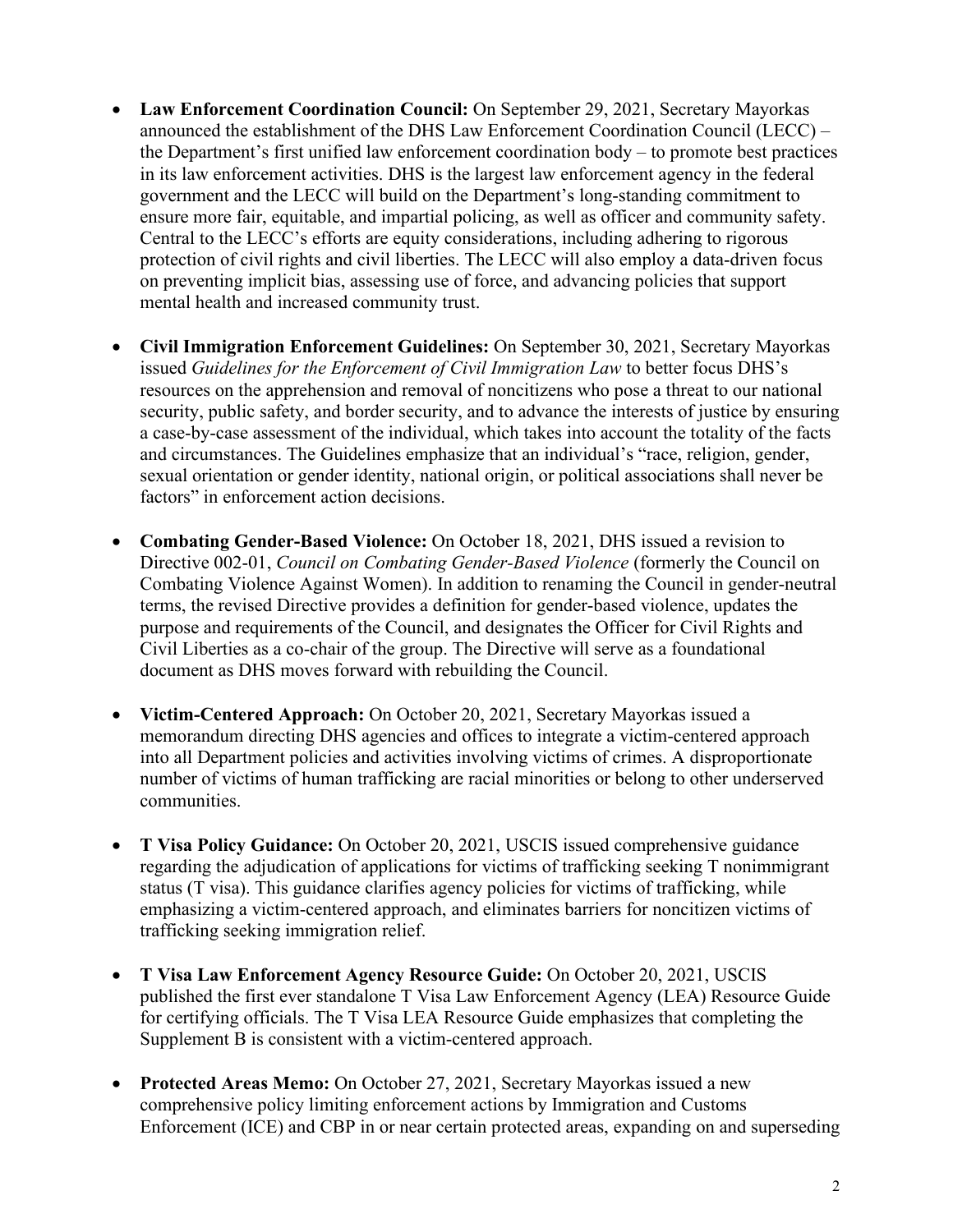the April 27, 2021, courthouse guidance. The memorandum explains, "We can accomplish access to their places of worship, and more." Under this first-ever policy for both CBP and essential services or engagement in essential activities. our enforcement mission without denying or limiting individuals' access to needed medical care, children access to their schools, the displaced access to food and shelter, people of faith ICE, which provides an expanded and non-exhaustive list of protected areas, enforcement actions should not be taken in or near a location that would restrain people's access to

## <span id="page-6-0"></span>**Notable Changes in Operations**

- threats to the homeland. The Office for Civil Rights and Civil Liberties (CRCL) has worked closely with DHS intelligence, policy, and law enforcement agencies and offices to ensure recently on November 10, 2021, have each addressed the RMVE threat and recommitted • **Protection of Communities Against DVE and Targeted Violence**: Although racially and ethnically motivated violent extremism (RMVE) has existed for a long time, it has manifested in new and terrible ways in recent years and has become one of the most lethal that DHS's resources can achieve this mission. For example, the series of National Terrorism Advisory System (NTAS) Bulletins issued by DHS since January 2021, including most DHS to preventing violent acts meant to intimidate or coerce specific populations on the basis of race, ethnicity, national origin, religion, gender, sexual orientation, gender identity, or political views.
- task force developed a package of 16 deliverables that addressed the concerns of the force and responded to community concerns. The task force will continue to address the concerns of communities facing the largest threats from DVE. • **DVE Equity Task Force:** In March 2021, DHS constituted the DHS Asian American, Native Hawaiian, and Pacific Islander (AANHPI) Task Force, led by CRCL, in response to concerns raised during an Incident Community Coordination Team call and an AANHPI community roundtable with Secretary Mayorkas after the Atlanta spa shootings. Now known as the DVE Equity Task Force, it is composed of senior-level officials from across DHS. The AANHPI community related to DVE, immigration, grant opportunities, and outreach. On September 17, 2021, CRCL and the DHS Office of Strategy, Policy, and Plans hosted a follow-up AANHPI community roundtable with Secretary Mayorkas and 28 AANHPI community organizations where the Secretary reported out on the deliverables of the task
- Office and Sector and has provided training to enable them to fulfill their duties, including • **Prison Rape Elimination Act (PREA) Implementation:** To support ongoing compliance with the DHS Standards to Prevent, Detect, and Respond to Sexual Abuse and Assault in Confinement Facilities (6 C.F.R. Part 115) and to streamline communications between Headquarters and the field, CBP has established PREA Field Coordinators in each Field information on how to communicate effectively with individuals who identify as LGBTQ+.
- for risk of sexual abuse *by* other detainees (victimization) or *toward* other detainees • **PREA Risk Assessment:** Recognizing the particular risks faced by LGBTQ+ detainees, CBP developed an instrument for use at CBP holding facilities nationwide to assess detainees (abusiveness).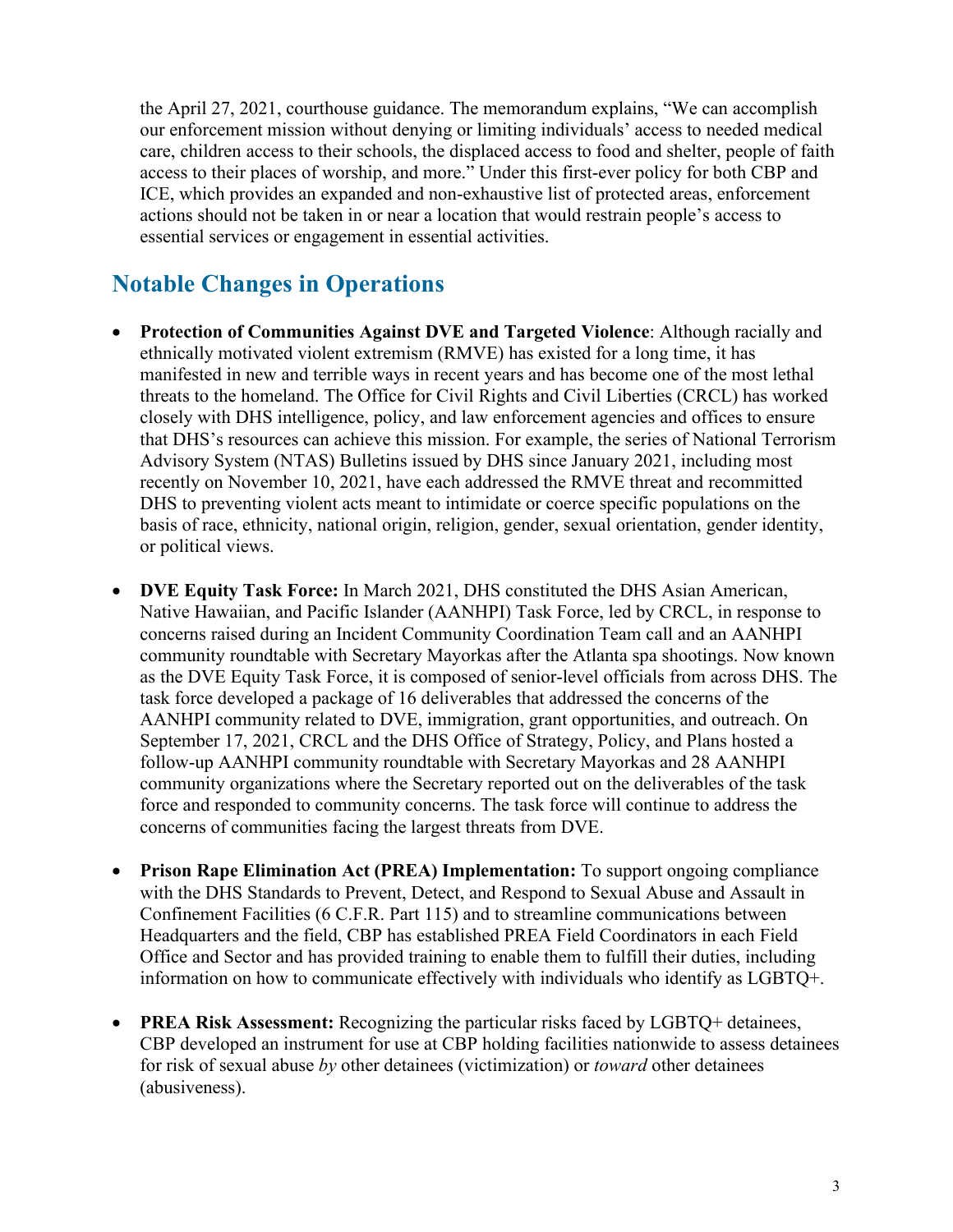- • **Revised National Detainee Handbook:** ICE issued a new 2021 National Detainee Handbook, available in 14 languages. The revised handbook informs detained noncitizens of their rights and responsibilities and now includes a language-access section, notifying detainees that they are entitled to language services, free of charge, for medical and detention-related matters, or other matters related to ICE programs, if they do not speak or understand English, or cannot read or write English. The handbook also informs individuals of their right to request an accommodation based on a disability, how to request assistance, and how to file a complaint.
- **Legal Access Webpage:** ICE recently developed a new legal-access page on the publicfacing ICE webpage, "Attorney Information and Resources." This webpage showcases some of the legal-access initiatives ICE has implemented, provides answers to frequently asked questions regarding legal representation and resources, and serves as a centralized location for essential legal access information. This resource advances equity for detained noncitizens, many of whom are people of color or members of other underserved communities.
- • **Preventing COVID-19 in Detention:** The ICE Office of Diversity and Civil Rights led an intra-agency team to provide informational videos in seven indigenous languages with Spanish captions for noncitizens in detention. The short videos provide an overview of steps to take, such as washing hands and wearing face masks, to protect persons from COVID-19 while in a congregant setting.
- funding, by the first quarter of Fiscal Year (FY) 2023. This new technology will improve the accuracy and efficiency of screening technologies and no longer employ a binary gender • **Gender-Neutral Screening:** TSA has piloted gender-neutral algorithms to collect data and determine the feasibility of incorporating these algorithms into existing technology at screening checkpoints. TSA intends to broadly deploy these algorithms, pending requested construct.
- ensure a more seamless travel and screening experience for asylees and refugees, many of whom are members of underserved communities. Discussions among these agencies helped • **Travel Documents for Asylees and Refugees:** TSA has collaborated with CBP and ICE to determine what was needed to ensure individuals released from detention have acceptable documents for travel verification.
- refresher training for the screening workforce on multiple topics, including unconscious bias • **Promoting Equity in Passenger Screening:** Since January 2021, TSA has published National Shift Briefs and shared content via operational bulletins that provide additional and appropriate screening of:
	- o Medically necessary liquids, gels and aerosols;
	- o Travelers with different disabilities and medical conditions (at least one topic a month);
	- o Travelers wearing prostheses;
	- o Acceptability of federally recognized Tribal IDs;
	- o Travelers with service animals;
	- o Travelers with diverse gender expressions and gender identities;
	- o Travelers wearing loose-fitting clothing;
	- o Travelers with limited English proficiency; and,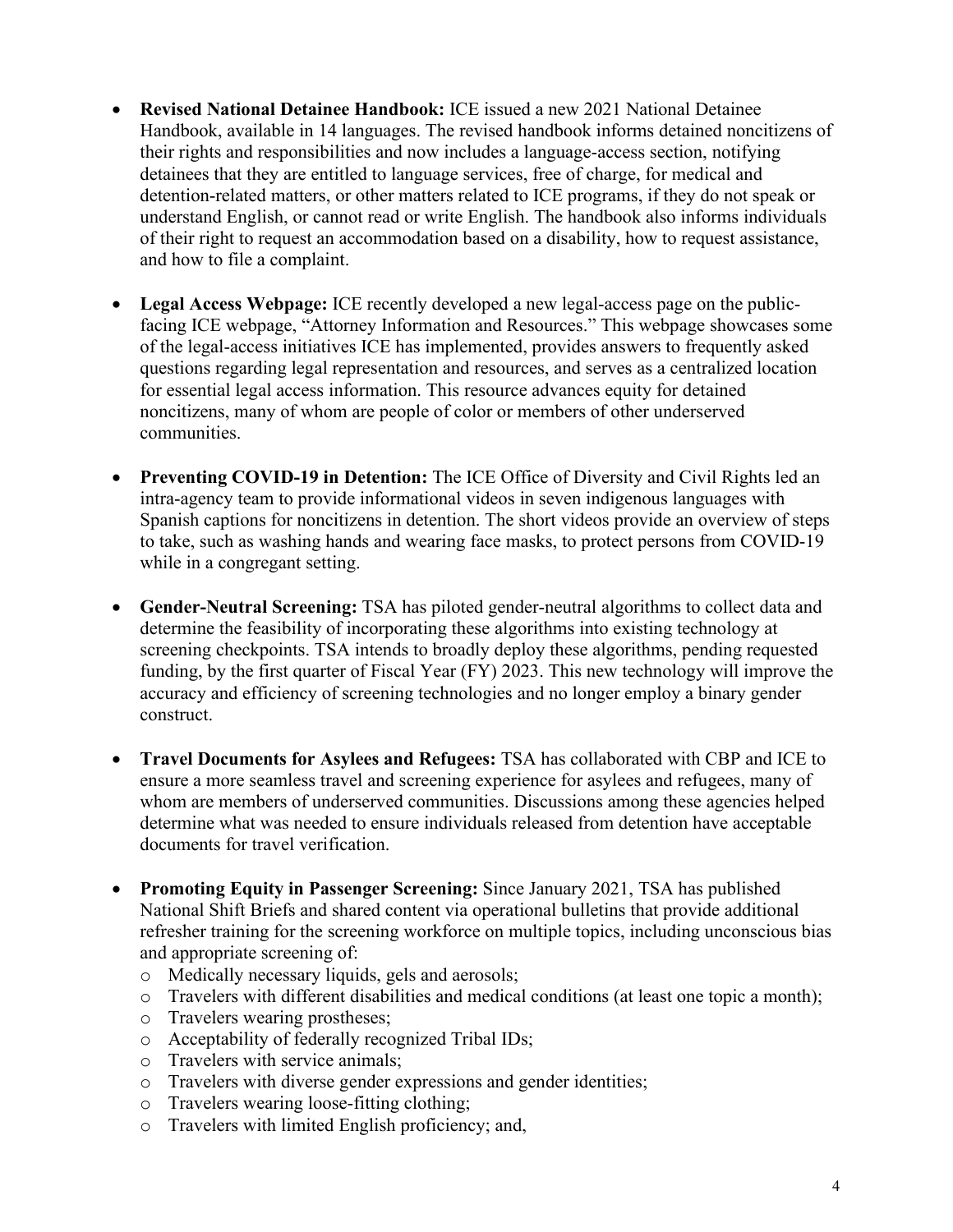- o Religious objects in a respectful manner.
- **Engagement with Diverse Communities and Other Stakeholders:** CRCL's Community Engagement section routinely engages with diverse racial, ethnic, and religious communities whose civil rights and civil liberties may be affected by Department activities. For example:
	- existing lines of effort by DHS agencies and offices to address these concerns. o On June 24, 2021, CRCL led a national roundtable on racial equity, community policing, and supporting underserved communities. The goal was to address ongoing and systemic issues with disproportionate impacts of policing on Black communities and other communities of color. In response to concerns raised by community stakeholders, the CRCL Officer highlighted the Biden Administration's prioritization of addressing targeted violence and violent extremism against Black and Brown communities and noted
	- o On July 29, 2021, CRCL led a national listening session on racial profiling with CRCL Officer welcomed suggestions from participants and noted the status of existing community stakeholders. Issues raised included policies, oversight, training, and programs as they relate to community stakeholders' concerns about racial profiling. The lines of effort to address some of the issues.
	- o Between March and October 2021, the CRCL Officer participated in two public hearings and two closed-to-press working-group meetings convened by the Inter-American Commission on Human Rights. Issues raised involved DHS's care and custody of immigrant populations, including ICE's COVID-19 detention precautions, the provision of medical care in ICE detention, policies that have resulted in family separations, and DHS's assistance in implementing the Centers for Disease Control and Prevention's Title 42 authority.
	- hosted a virtual discussion with DHS leaders and civil rights experts to discuss DHS's  $\circ$  To commemorate the 20<sup>th</sup> anniversary of September 11, 2001 terrorist attacks, CRCL efforts to protect civil rights and civil liberties in a post-9/11 society, as well as the challenges that remain and suggestions for improving policies related to screening and vetting, nondiscrimination, immigration detention, and meaningful redress mechanisms.
	- o On November 9, 2021, the CRCL Officer met with the United Nations (U.N.) Special Rapporteur on Minority Issues on DHS's approach to combating DVE and ensuring it does not target but instead protects, religious, ethnic, and racial minority communities.
	- representatives from the Departments of State and Justice, and the Domestic Policy o On November 17, 2021, the CRCL Officer participated in an interagency meeting on racial justice and equity with the U.N. Assistant Secretary General for Human Rights and Council. The CRCL Officer reaffirmed DHS's commitment to advancing equity across all DHS programs and activities.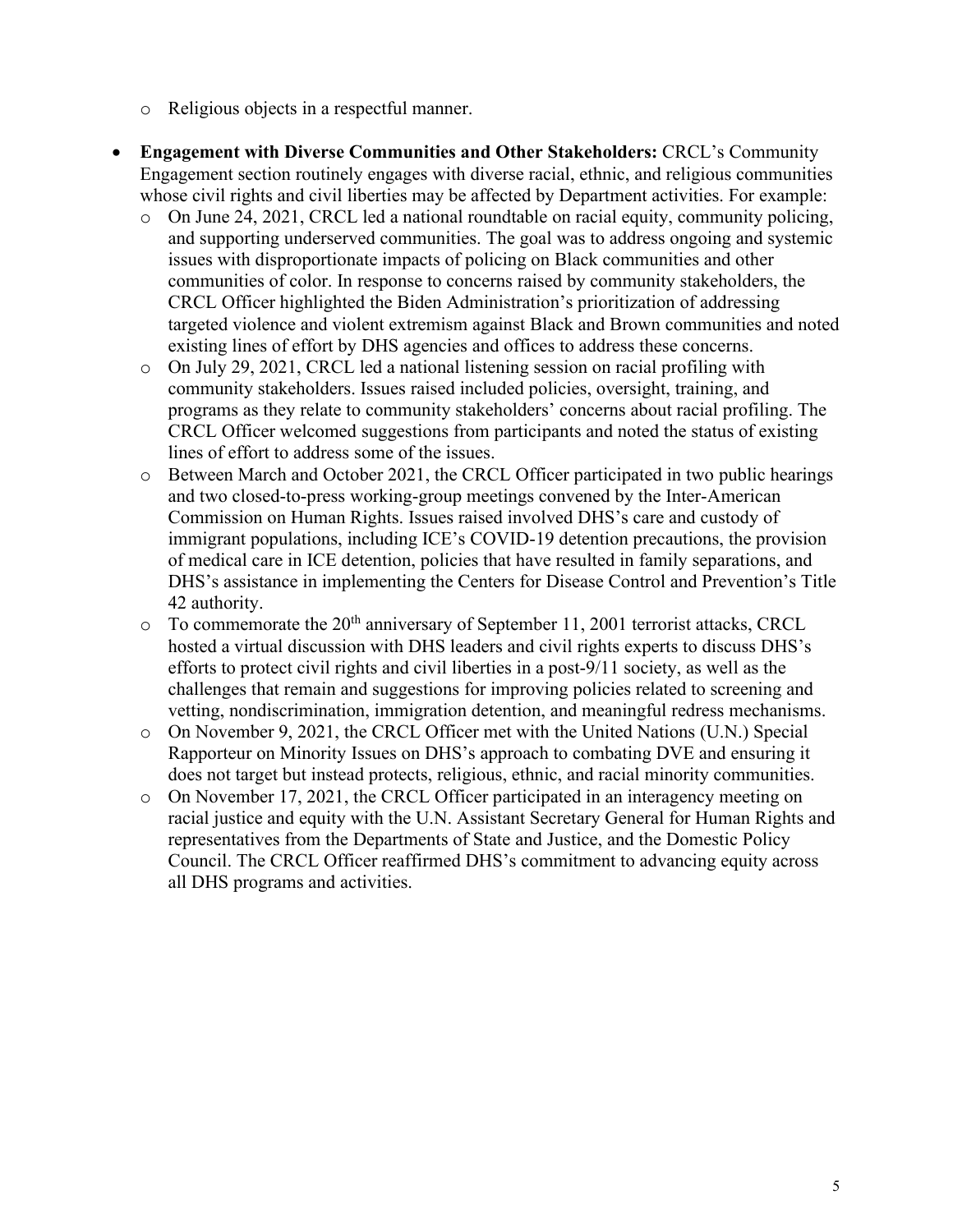## <span id="page-9-0"></span> **Equity Action Plan**

## <span id="page-9-1"></span>**I. Applying for Naturalization**

Naturalization is the most significant immigration benefit the United States offers. Over the last decade, USCIS welcomed more than 8 million naturalized citizens. Naturalization and citizenship encourage full participation in our civic life and democracy and promote integration and inclusion. Rights associated with citizenship include the right to vote, the right to run for elected office, the right to apply for federal employment, and, with limited exceptions, the right to live the rest of one's life in the United States and to sponsor immediate family members for immigration benefits.

#### **Overarching action to advance equity:**

To promote equity, USCIS will conduct a comprehensive review of policies, regulations, forms, and operations to identify barriers that may impede access to naturalization by underserved communities and make recommendations on how to eliminate these barriers, as appropriate and consistent with applicable law.

#### **A. Barriers to Equitable Outcomes**

- USCIS identified key factors that may be potential barriers for underserved communities and affect otherwise-eligible individuals' ability to access the program/service, including lack of sufficient resources for LEP persons or individuals with disabilities, limited financial resources, gender-binary form fields, and the complexity and length of requisite forms.
- • In reviewing data regarding eligible naturalization applicants and public comments obtained through USCIS engagements and Federal Register notices, USCIS has identified potential barriers to the naturalization process for specific underserved communities, including individuals of certain national origins, transgender or gender-nonconforming persons, individuals with disabilities, and people who live in underserved geographic areas, including rural areas.
	- in obtaining disability accommodations for appointments. These barriers may prevent o Some stakeholders have raised concerns about the complexity of forms (including Form N-648 for certain individuals with disabilities who need to request a testing exception), the use of gender-binary terminology in forms and secure documents, the lack of availability of testing and training materials in some languages, and difficulty otherwise-eligible lawful permanent residents from applying for naturalization, depriving them of the benefits naturalization affords.
- Some barriers involve statutory limitations that are not within the purview of USCIS to remove and instead require congressional action. Others involve regulatory limitations that require amending regulatory text. The time requirements associated with the clearance and regulatory processes may slow implementation of changes.

#### **B. Action and Intended Impact on Barrier**

• Continue to implement the DHS Plan to Improve the Citizenship and Naturalization Process, issued April 21, 2021. The plan outlines both short-term initiatives that can be accomplished within 12 months and long-term initiatives, in compliance with the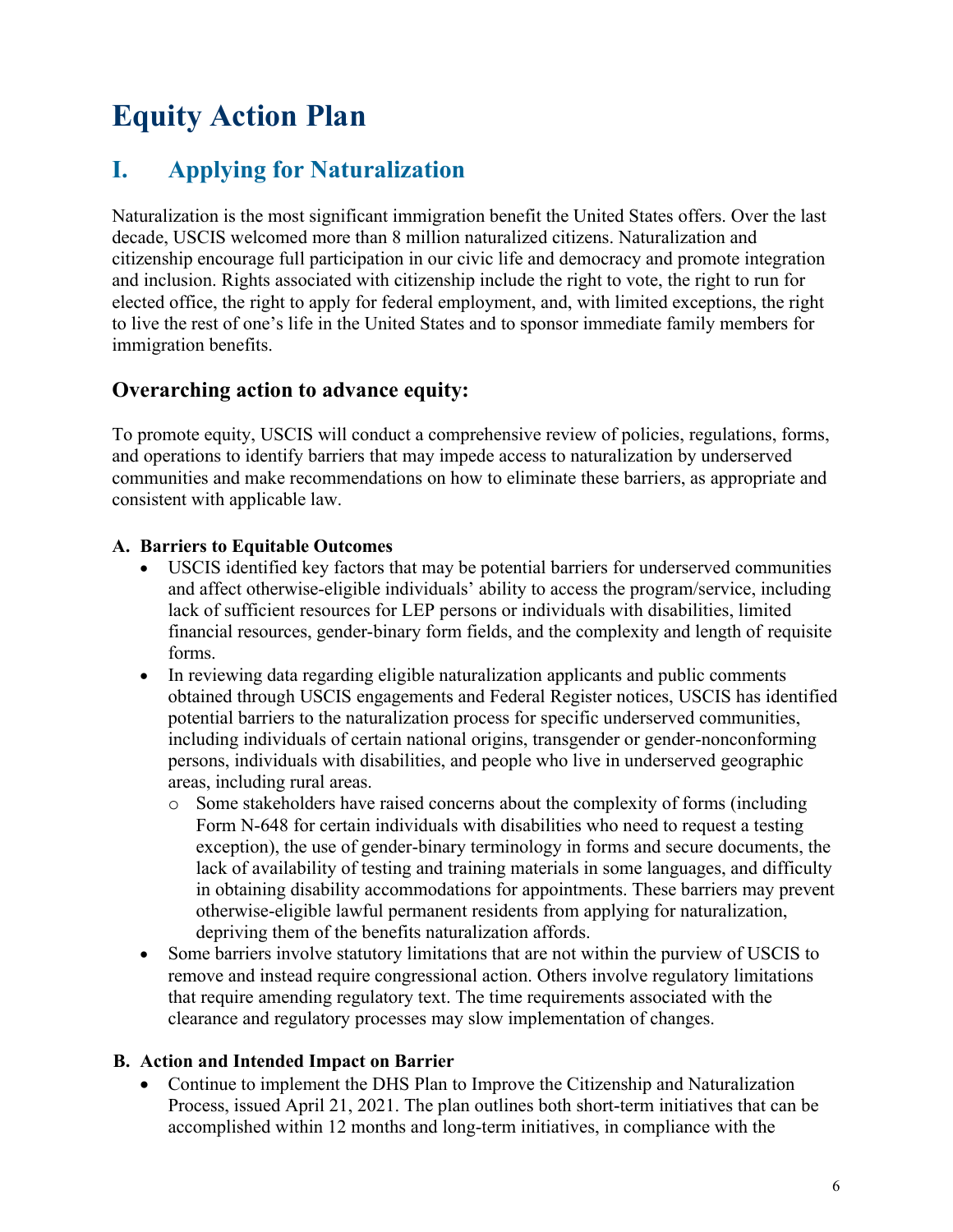directive under EO 14012, *Restoring Faith in Our Legal Immigration Systems and Strengthening Integration and Inclusion Efforts for New Americans*, Section 5(a), Improving the Naturalization Process.

- • Review and analyze comments received pursuant to the Request for Public Input (RPI) April 19, 2021, and identify actions to address any barriers found. regarding barriers to USCIS benefits and services, published in the [Federal Register](https://www.federalregister.gov/documents/2021/04/19/2021-07987/identifying-barriers-across-us-citizenship-and-immigration-services-uscis-benefits-and-services) on
- Enhance and translate, as necessary, educational materials to assist applicants in preparing for naturalization, including self-study and training materials and other informational resources on the naturalization process and eligibility requirements.
- Update policies based on public feedback and comments to remove potential barriers to naturalization and citizenship, particularly for LEP persons, individuals with disabilities, and transgender or gender-nonconforming persons by reducing burdens on applicants and increasing accessibility to immigration benefits and programs/services:
	- o Medical Certification for Disability Exceptions (Form N-648)
		- because of a disability. USCIS simplified and shortened this form in response to October 6, 2021. Feedback included that doctors sometimes decline to fill out the This form is used by applicants applying for U.S. citizenship who need to request an exception to the English and civics testing requirements for naturalization public feedback to the Federal Register notices issued on April 21, 2021 and form on behalf of patients because it is too long; that the form should allow for doctors to also certify when an oath waiver is needed; and that the form is confusing in places. The changes to the form address these and other concerns, reducing the burden for naturalization applicants with disabilities. The corresponding Policy Manual guidance is being updated to reflect the changes made to the form.
	- o Eligibility for Naturalization and Legal Competency
		- USCIS plans to issue guidance to clarify the impact of a period of legal competency or confinement in a mental health facility on an applicant's ability to participate in the naturalization process; evidentiary standards to establish restoration of competency; and what information is needed to meet the good moral character requirements.
	- o Eligibility for Oath Waivers Based on Religious Training and Belief or Deeply Held Moral or Ethical Code
		- To ensure naturalization applicants have the opportunity to express their sincere 2021, to clarify its oath-waiver process and the circumstances in which an and meaningful beliefs, USCIS updated its Policy Manual on November 19, applicant is eligible for a waiver.
	- o Gender markers on USCIS forms and secure documents, including the Certificate of Naturalization and the Certificate of Citizenship
		- To advance LGBTQ+ equality, USCIS is reviewing gender marker information in forms and secure documents to incorporate the use of inclusive language that respects gender identities, including gender non-conforming and non-binary individuals.
	- o Responding to public accommodation requests and engaging in the interactive process
		- In response to public feedback about obstacles to requesting and timely receiving disability accommodations for any appointments, USCIS successfully piloted, and is in the process of converting to, the centralized processing of accommodation requests by accommodation subject matter experts instead of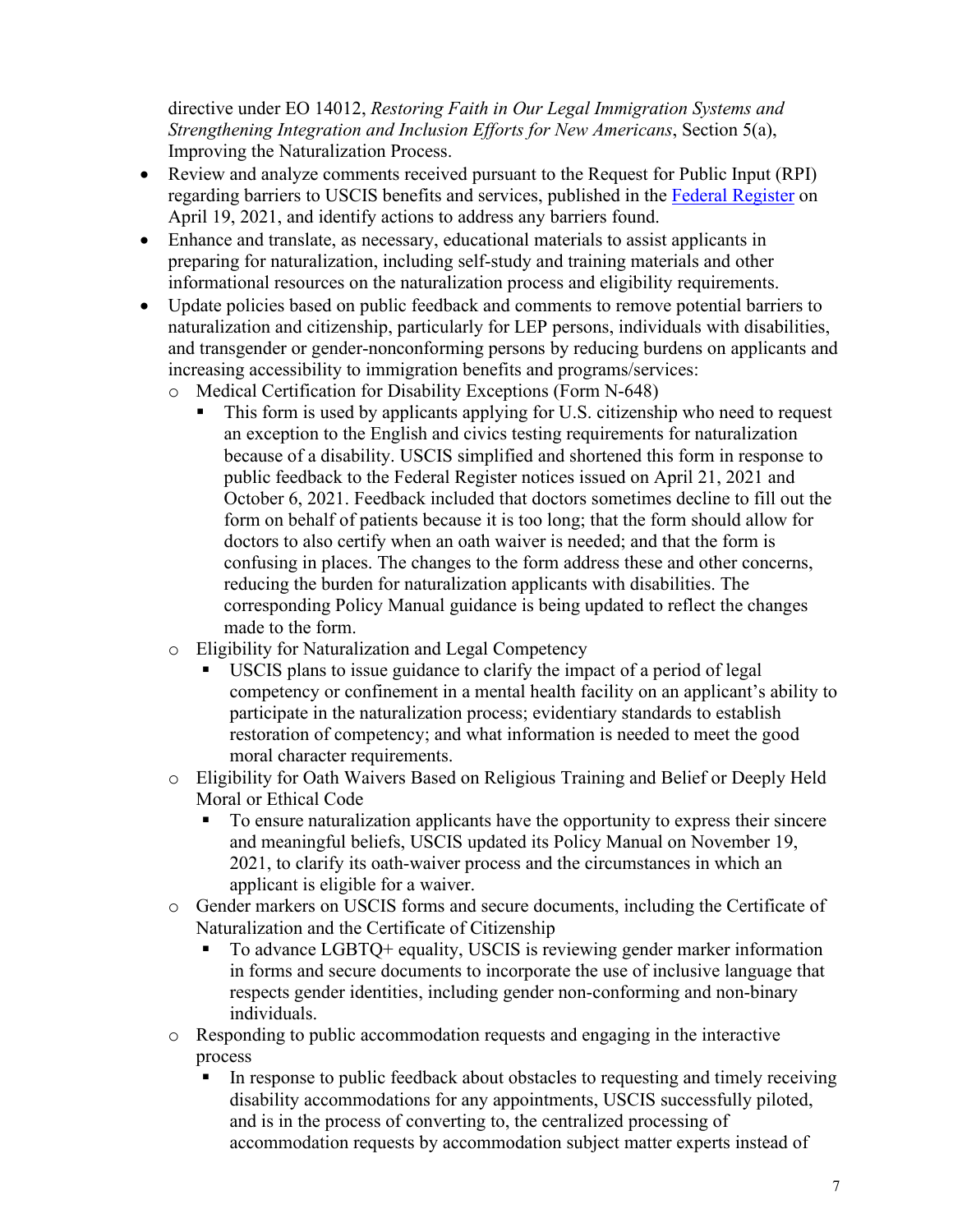field offices. Additionally, USCIS is planning a national virtual outreach event targeting customers with disabilities and affording them the opportunity to provide feedback about this new approach. USCIS will also issue guidance to applicants on requesting accommodations and to USCIS officers on communicating with applicants and properly processing requests.

- o Fee-waiver eligibility and exemption guidance for naturalization applications.
	- requests when the requesting individual is unable to pay. USCIS returned to adjudicating fee waivers based on the 2011 fee-waiver policy, which expands the ability of USCIS to waive fees for certain immigration benefit
- Engage with targeted communities and provide information regarding basic eligibility requirements for naturalization.

#### **C. Tracking Progress**

- • Gather and assess stakeholder input to determine whether barriers have been addressed, such that:
	- o individuals with disabilities report little to no difficulty in obtaining the accommodations they need or requesting an exception to the testing requirement;
	- o LEP persons indicate that they have meaningful access to training and testing materials;
	- o LGBTQ+ persons report that forms and documents allow them to indicate their gender identity without unnecessary burdens; and,
	- o other members of underserved communities indicate that they do not feel there are barriers to applying for naturalization.
- Over the long term, examine both quantitative and qualitative data to assess whether barriers persist.

#### **D. Accountability**

- Promote accountability through tracking progress and related transparency with stakeholders and the public.
	- o Continue to align actions with the *DHS Plan to Improve the Citizenship and Naturalization Process* in accordance with EO 14012.
	- o Publicly publish Policy Manual updates in accordance with EO 14012 to eliminate barriers and improve naturalization processes to underserved communities.
	- o Periodically publish a list of accomplishments relating to EO 14012 and the DHS Plan to Improve the Citizenship and Naturalization Process.

### <span id="page-11-0"></span>**II. Accessing Humanitarian Protection during Immigration Processing**

U.S. immigration law provides a number of different forms of humanitarian protection, allowing individuals who qualify and are approved to remain in the United States for certain periods of time and, in some cases, to apply for LPR status. These protections include, but are not limited to, asylum, statutory withholding of removal, withholding or deferral of removal under the regulations implementing the Convention Against Torture, parole, U visa status, and T visa status. For the noncitizens these protections serve, they afford protection from dangerous or lifethreatening circumstances. CBP, ICE, and USCIS all have contact with noncitizens who may be eligible to seek some form of humanitarian protection.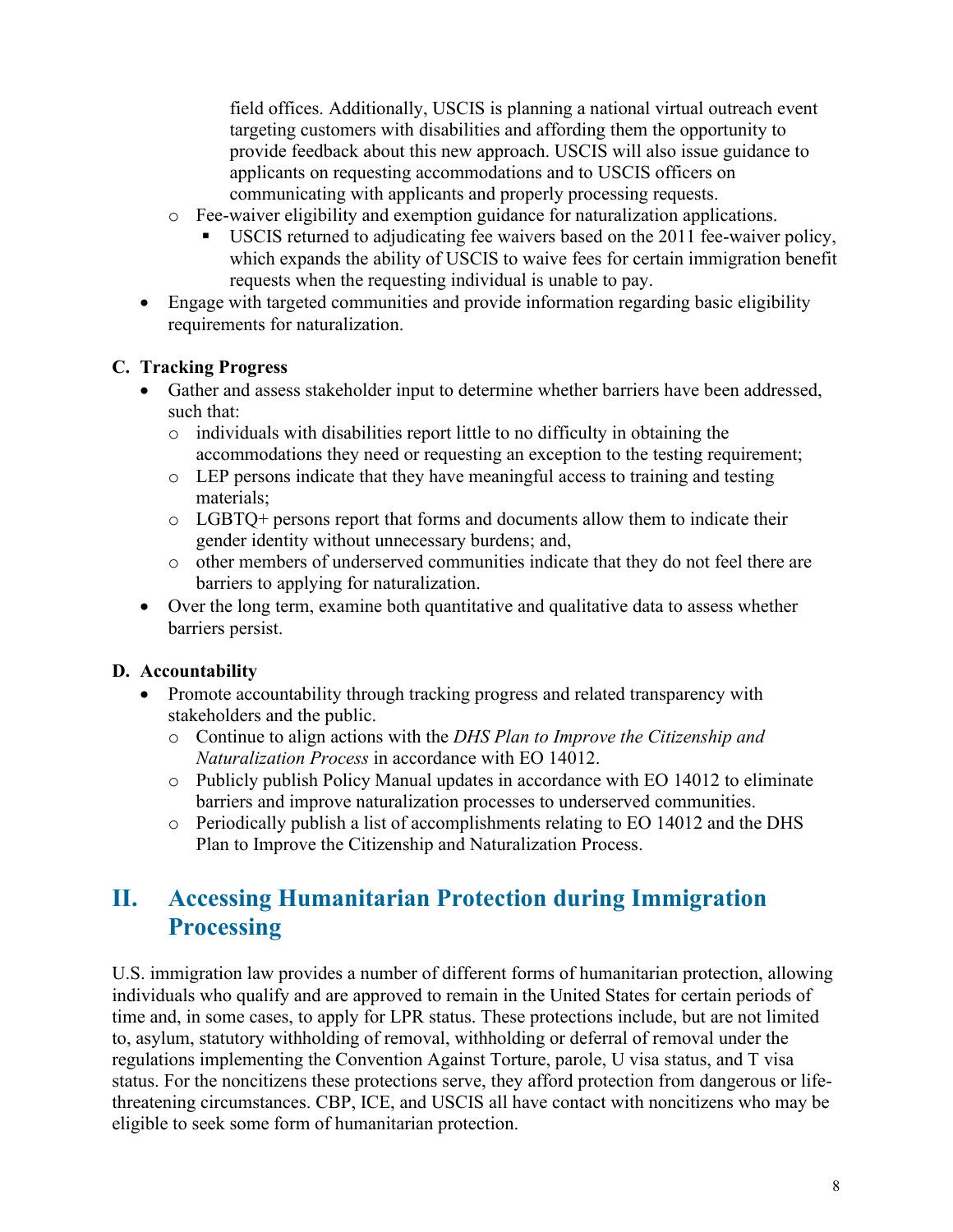#### **Overarching action to advance equity:**

DHS will improve access to humanitarian protection during immigration processing by addressing language and disability-access gaps and enhancing access to legal information and resources.

#### **A. Barriers to Equitable Outcomes**

- *CBP*
	- o Despite tremendous strides, barriers in accessing humanitarian protection persist, particularly for individuals who speak an indigenous language as their primary language or who are deaf or hard-of-hearing. Such concerns have been raised in recent stakeholder engagements. CBP continues to recognize the importance of effective communication between CBP Officers (CBPOs) or Border Patrol Agents (BPAs) and individuals who may be seeking humanitarian protections.
- *ICE*
	- California Rural Legal Assistance, Binational Center for the Development of o ICE continues to experience challenges in providing qualified interpretive and translation services for indigenous languages to noncitizens encountered by ICE employees and contractors. These issues were brought to the attention of ICE during outreach events in 2021. ICE conducted outreach with the following organizations: Oaxacan Indigenous Communities, Indigenous Communities in Leadership, and the International Mayan League. Primary concerns relayed to ICE include difficulties during initial processing after arrest at the border, and continuing difficulties when individuals remain in ICE detention.
	- resulting in gaps in services for noncitizens detained in ICE custody. Noncitizens with limited financial resources are those most impacted by this barrier. o Current government authorization and appropriations for legal representation and orientation programs for noncitizens limit legal representation and programming,
	- o Noncitizens detained in ICE custody who have disabilities (such as those who are deaf or hard of hearing) may not consistently be provided with reasonable modifications and auxiliary aids and services when interacting with ICE employees and contractors, or during interactions with USCIS such as for credible fear interviews.
- *USCIS*
	- o Most detained noncitizens referred to USCIS for credible fear screenings are not fluent in English, may have limited education, and must be interviewed using a telephonic interpreter. If the individual speaks a language for which an interpreter cannot be procured, or if the individual is unable to effectively communicate due to mental health or capacity concerns, they may face additional barriers.
		- For example, conducting an interview with an individual who is deaf is more complicated due to the need to secure an appropriate interpreter through the contract interpreter service provider and coordinate the interpreter's appearance via video for the detained individual's interview. It is also challenging to elicit testimony and make credible fear determinations when individuals have mental health or capacity issues.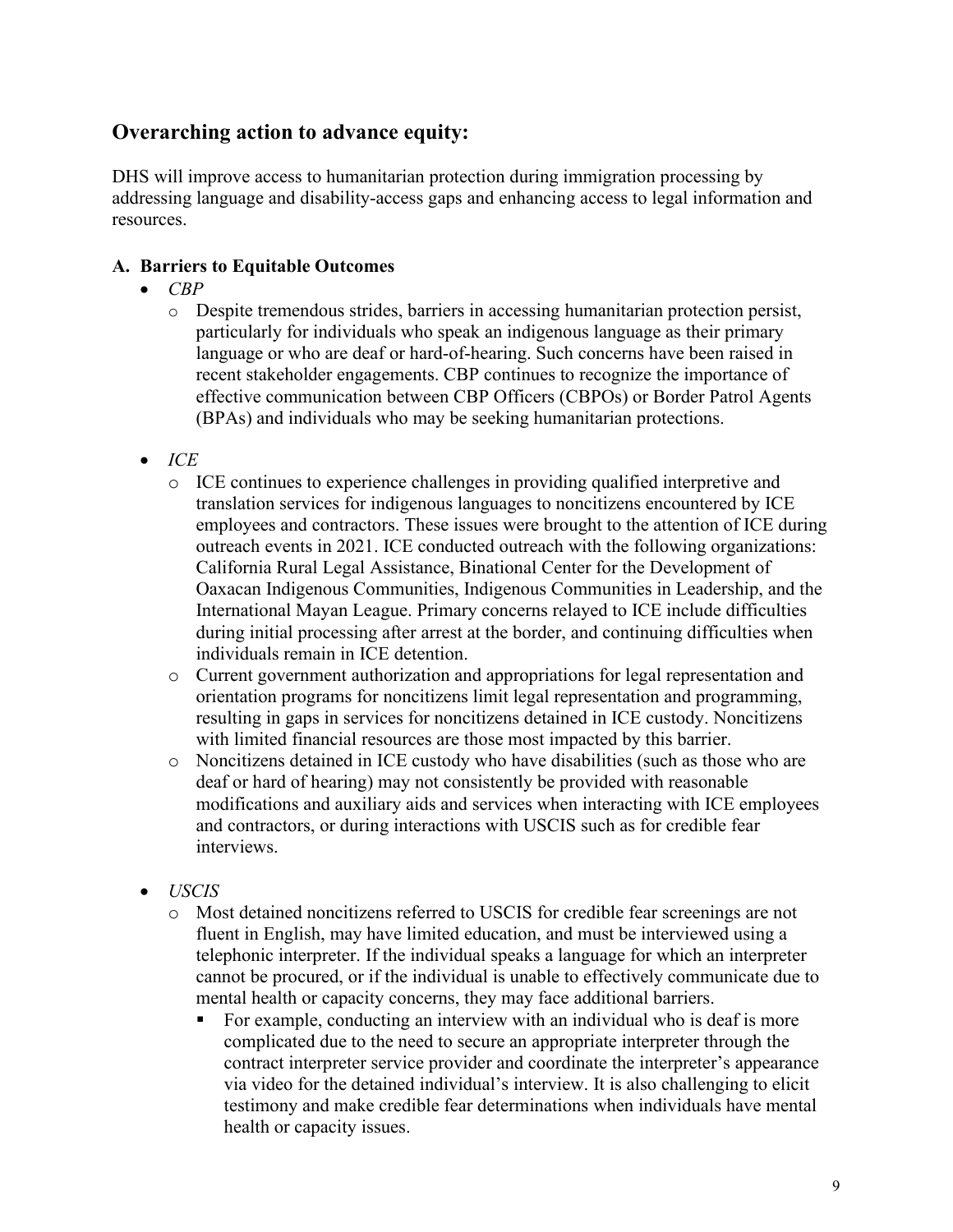representation. Few organizations serve the often-remote detention facilities, and o Although individuals in the credible fear process are generally provided a list of legal service providers, they may face challenges or delays in obtaining legal those serving the facilities may be overburdened.

#### **B. Action and Intended Impact on Barrier**

- *CBP*
	- o Language Access
		- **Enhance the effectiveness of the language access program (including the CBP**  Language Access Plan and tools such as CRCL's *I Speak* language identification tool) to enable CBP personnel to communicate with LEP persons who may be seeking access to humanitarian protections.
		- Develop Internal Operating Procedure defining responsibilities, policy, and procedures for U.S. Border Patrol and OFO personnel to ensure meaningful access to CBP's operations, services, and other activities by LEP persons, including by providing language assistance to individuals who speak languages other than English or Spanish.
		- are being allocated efficiently and effectively. The review will assess language Continue to conduct annual reviews of language services to determine if resources services provided by contractors and employees, primary languages encountered, and resource expenditures.
		- responsibilities to take reasonable steps to ensure that language assistance is These actions will help to ensure that CBPOs and BPAs are aware of their provided to LEP persons with whom they engage or encounter while carrying out their job duties. The language access program will also be monitored to look for needed improvements.
		- identify vital documents and ensure that such documents are translated into the Develop and issue a job aid to provide guidance to CBP employees on how to languages most frequently spoken by LEP persons who require access to CBP programs and activities.
	- o Disability Access
		- Better enable those who are seeking humanitarian protection to access such protections through program enhancements, particularly for persons who are deaf or hard-of-hearing.
			- • Conduct periodic reviews to assess how well CBP policies and procedures for receiving and processing reasonable modification requests from members of the public based on disability needs are working and determine whether program offices need additional training and/or support with reasonable modification processing.
			- educate uniformed officers and agents about their roles and responsibilities for • Develop a Performance and Learning Management System training course titled "Disability Access Training for Law Enforcement Professionals" to ensuring nondiscrimination in CBP-conducted services, programs, and activities for members of the public with disabilities. The uniformed officers and agents will complete the training on a biennial basis.
			- • Develop and issue a new job aid titled "Commonly Asked Questions about Section 504 of the Rehabilitation Act of 1973 and Federal Law Enforcement" to provide uniformed officers and agents with information and examples of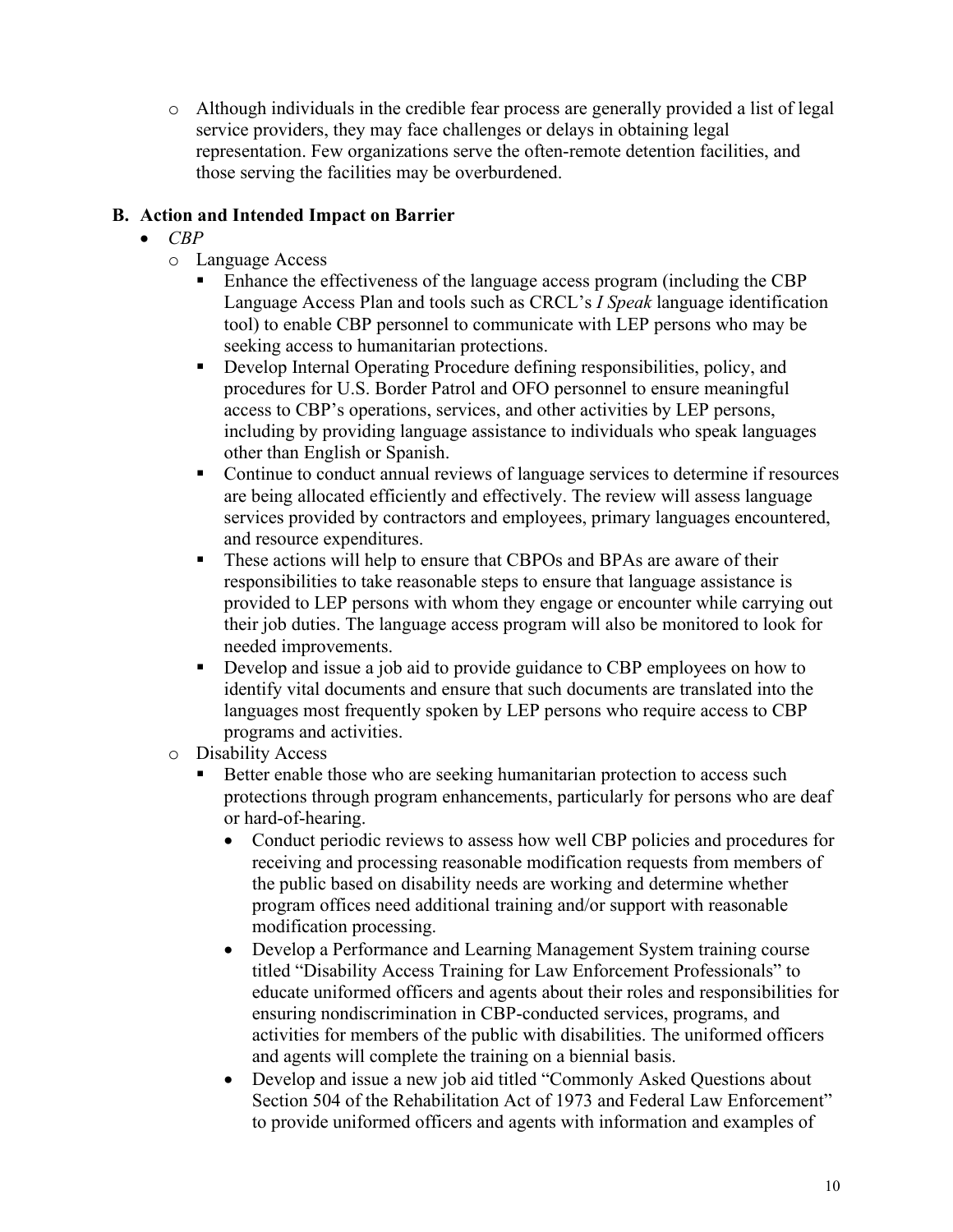how to comply with the requirements of Section when interacting and communicating with individuals with disabilities.

- hearing. • Contract for services for video remote sign language interpretation for use when interacting with members of the public who may be deaf or hard of
- *ICE*
	- o Expand education and resources for ICE field offices and facilities to meet obligations to assist underserved populations, particularly LEP persons and individuals with disabilities.
		- **For example, ICE is developing a language access toolkit intended to serve as a**  be shared with facility partners as a reminder of their language access summary of language access obligations and available resources. The kit can also requirements, training needs, and necessary/suggested tools.
	- o Expand legal resource information, programming, and access to legal representation for noncitizens encountered by ICE.
		- Executive Office for Immigration Review (EOIR) to expand the number of Build on recent accomplishments, including the recently issued 2021 National Detainee Handbook; a new legal access page on the ICE.gov webpage, "Attorney Information and Resources," which serves as a centralized location for essential legal access information; and a partnership with the Department of Justice facilities with access to the EOIR Legal Orientation Program, which educates detained persons in immigration court proceedings.
	- o Increase capacity to identify, accommodate, and effectively communicate with noncitizens who are deaf/hard of hearing, and noncitizens who speak rare and indigenous languages.
		- Expand existing indigenous language service resources and aids by coordinating with current vendors, soliciting feedback from indigenous-led organizations, and exploring future strategies for expanding the availability of indigenous language interpretation and translation.
		- **Promote the availability of sign language interpretation and video relay services** for detained noncitizens who are deaf or hard of hearing.
		- **Provide training to all field offices on the identification, assessment, and available** accommodations for individuals with disabilities in custody.
		- Continue to employ standard procedures to ensure USCIS is informed of individuals who may need accommodations during credible fear interviews.
	- o Pursue initiatives to limit delays in credible fear interviews between noncitizens and USCIS asylum officers.
- *USCIS*
	- o Update guidance on when offices may issue a Notice to Appear (NTA) to individuals whom it cannot interview due to language access issues and guidance on when offices may issue an NTA to individuals whom it cannot interview due to mental health or capacity concerns.
		- The updated guidance will reduce the barrier to equitable outcomes by ensuring that individuals who cannot be interviewed in the credible fear screening process are placed into removal proceedings where they can apply for asylum or other protections from removal, and where an immigration judge can apply appropriate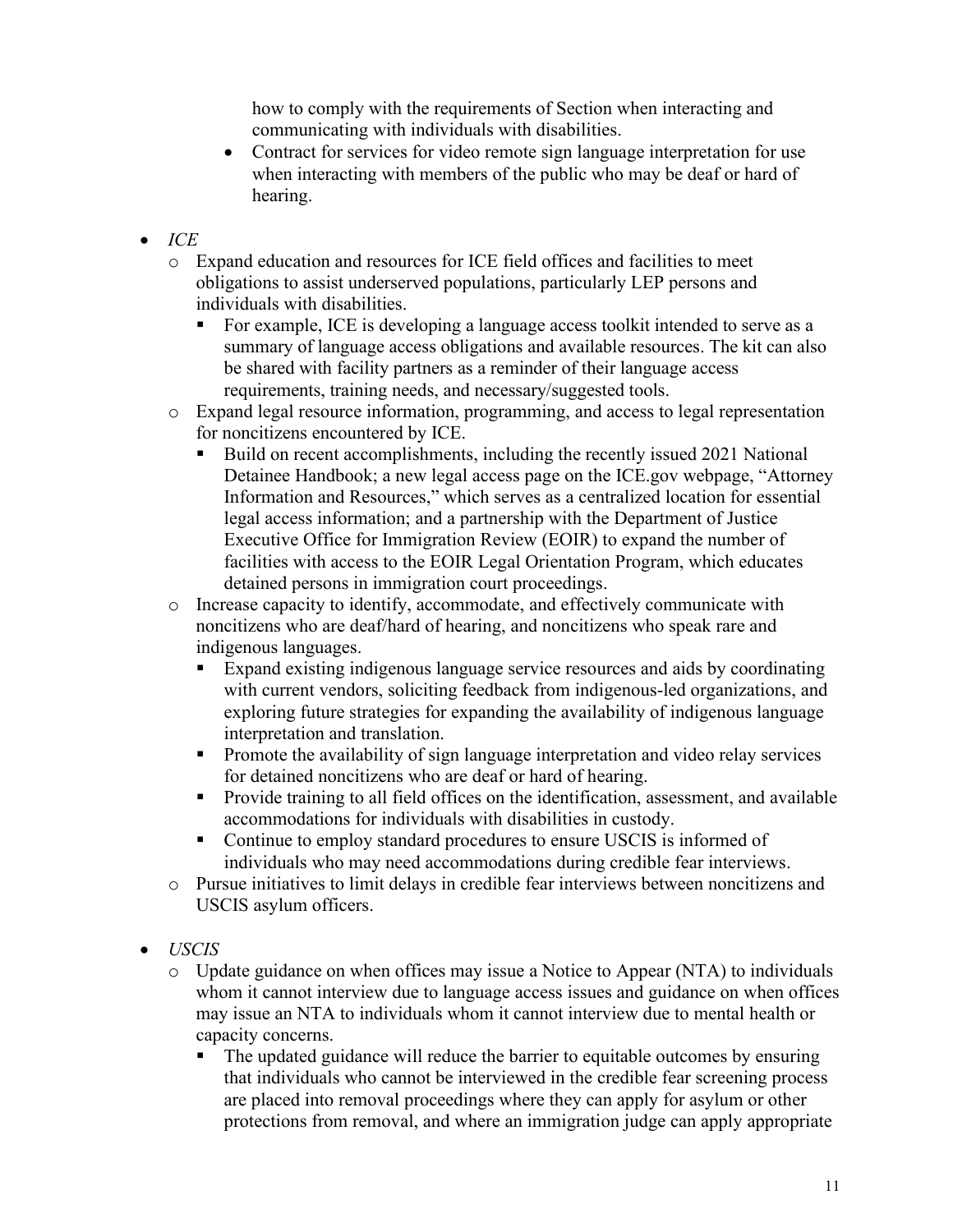safeguards if the individual is not sufficiently competent to proceed with a hearing.

- $\circ$  Inform individuals who are entitled to accommodations of their rights and available services. This transparency will enable individuals in underserved communities to better understand when an NTA is issued for language-access or mental health/capacity reasons.
- o Partner with ICE to ensure that individuals have access to appropriate legal service provider lists and attorneys/consultants.
- o Continue to enhance language access efforts for LEP persons.
	- For example, USCIS published a temporary final rule on September 17, 2021, as part of USCIS's precautions to prevent the spread of COVID 19, to allow affirmative asylum applicants to use USCIS-provided contract interpreters who are available to interpret in 47 languages. The effective period of this temporary rule has been extended until March 16, 2023.
- o USCIS prioritized these actions after examining its credible fear process and considering past stakeholder and field office feedback and data. USCIS tracks when asylum offices are unable to complete a credible fear screening interview because the individual speaks a language for which an interpreter cannot be procured. USCIS also tracks when asylum offices are unable to complete a credible fear screening interview because the individual is unable to effectively communicate due to a physical or mental condition. Finally, USCIS has guidance that indicates that NTAs are issued in such scenarios and tracks when an attorney or consultant participates in the credible fear interview.
- *CRCL*
	- o Monitor agencies and offices efforts to address language- and disability-access gaps.
	- o Coordinate with agencies and offices to develop a plan, in consultation with home countries, they are often less likely to speak English or Spanish (the languages DHS typically provides). indigenous communities, to address deficiencies in the provision of indigenous language services, with an emphasis on services for indigenous women and girls. Because indigenous women and girls often have had less access to education in their

#### **C. Tracking Progress**

- *CBP*
	- o Review vendor-provided language access reports to determine usage of telephonic language interpretation services, including the language in which the service was provided and the duration of calls.
	- o Add fulfillment reporting data for future contracts to improve capability to assess the language services' effectiveness.
	- o Add a survey querying users of CBP.gov for feedback on foreign language interpretation needs for CBP.gov content.
	- conducted programs and activities by qualified individuals with disabilities. o Consistent with CBP's Disability Access Plan, continue to evaluate current policies and procedures to develop and implement best practices to strengthen access to CBP-
	- o Over the long term, assess whether complaints from members of the public decline; providing language services, including use of *I Speak* posters, pocket guides, and the CBPOs and BPAs are well versed in the protocols for identifying LEP persons and indigenous-languages identification tool; and LEP persons and individuals with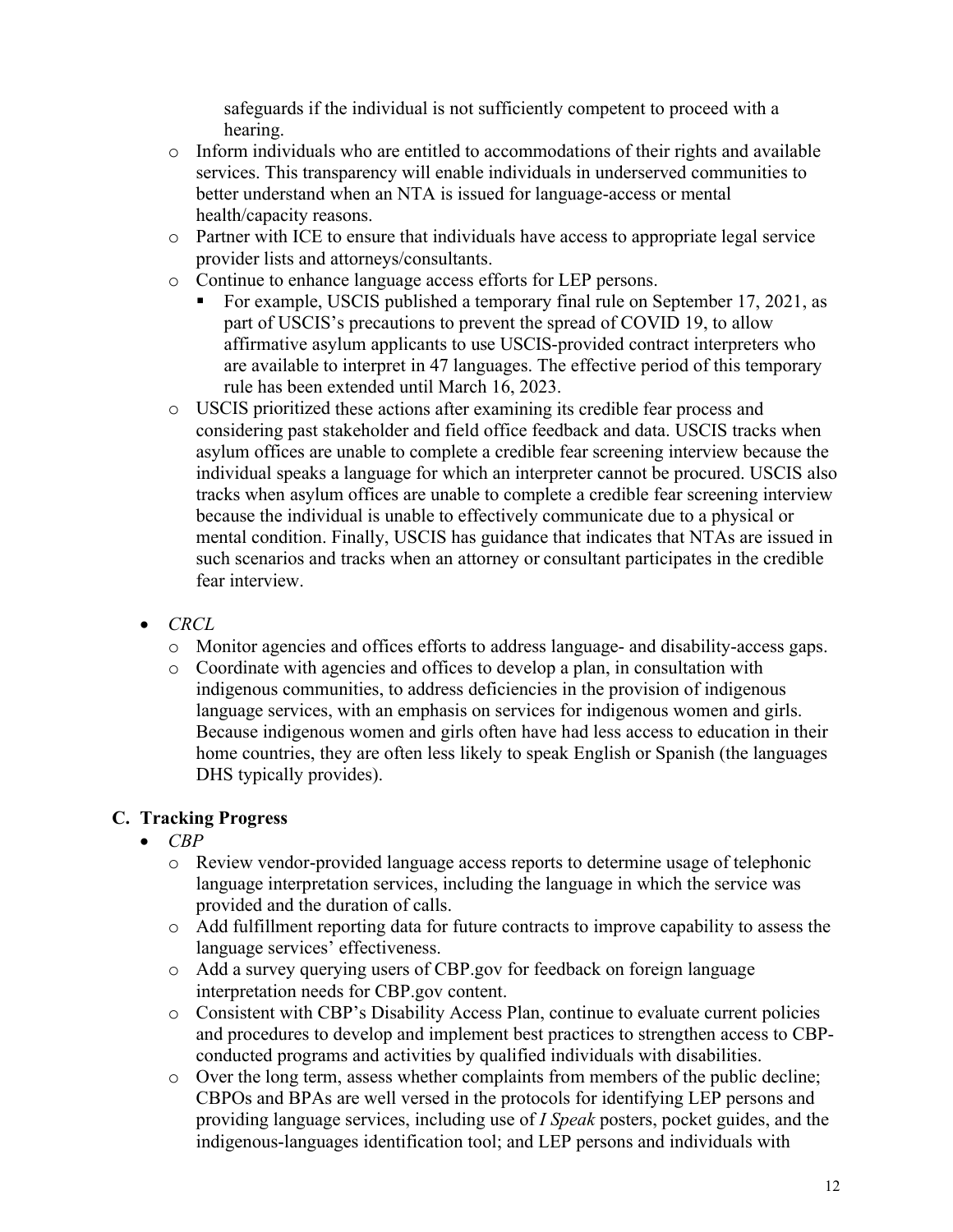protection and participate in the process in a meaningful way. disabilities indicate they are able to communicate their intention to seek humanitarian

- *ICE*
	- o Assess whether and to what extent stakeholder groups report that language and disability access efforts allow LEP persons and individuals with disabilities to pursue humanitarian protections without barriers to access.
	- o Track progress and outcomes for the above initiatives through regular outcome reporting to ICE leadership, including quarterly reports presented to ICE's Detention Monitoring Council.
	- of service providers in connecting with and providing language services to those in o Continue to monitor interpretation and translation services utilized, including fulfillment rates, and evaluate (including via stakeholder feedback) the effectiveness need.
- *USCIS*
	- o Continue to track the number of credible fear interviews where accommodations are provided, as well as the number of individuals in credible fear interviews who have the assistance of consultants or attorneys.
	- o Host stakeholder engagement events to hear from members of underserved communities regarding whether effective accommodations are being provided, such the process, and whether other access issues present challenges. that LEP persons and individuals with disabilities are able to participate effectively in
- *CRCL*
	- o Conduct community engagement to assess whether and to what extent gaps in language and disability access have been addressed, such that individuals who speak rare languages and individuals with disabilities are able to seek humanitarian protection and meaningfully participate in the process.

#### **D. Accountability**

- *CBP*
	- o Include metrics tied to the implementation of the action items described in this plan in the performance plans of relevant CBP officials.
	- o Use the Self Inspection Program to monitor compliance with key provisions of CBP Directive 2130-033, *Nondiscrimination for Individuals with Disabilities in CBP-Conducted Services, Programs, and Activities (Non-Employment)*, July 8, 2021, Section 14.
	- o Provide periodic progress updates to stakeholders.
- *ICE*
	- o Review progress and outcomes at quarterly ICE Detention Monitoring Council meetings and sub-committee meetings chaired by ICE leadership**.**
	- o Continue to conduct regular outreach with stakeholders representing speakers of indigenous languages, including direct communication with ICE leadership, to aid in future policy development.
	- o Monitor language services to confirm the quality and effectiveness of language services provided and track complaint resolution outcomes.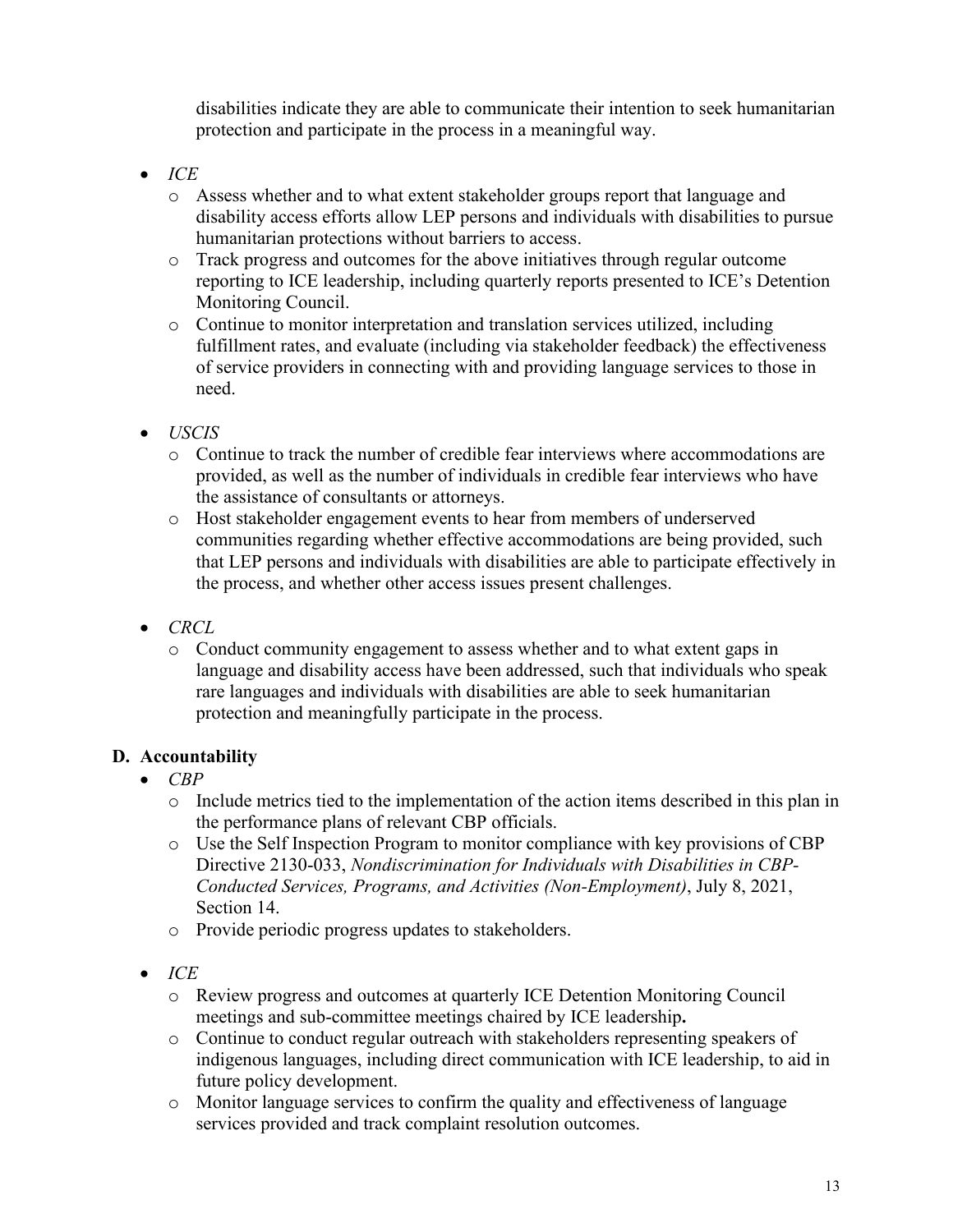- Report to ICE leadership on an annual basis ICE's overall compliance with its Language Access and Disability Access Plans.
- *USCIS*
	- o Meet with stakeholders to provide progress updates and seek feedback on the extent to which barriers have been addressed or remain.
	- o Develop a systematic approach to incorporating stakeholder feedback into policymaking, including the establishment of an internal site to track incoming feedback and outcomes/resolution.
- *CRCL*
	- accessible. o Publicly report progress during community engagements and seek feedback regarding DHS's efforts to make the process of seeking humanitarian protection more

## <span id="page-17-0"></span>**III. Bidding on a DHS Contract**

 businesses; small-disadvantaged businesses (SDBs), including 8(a) Program certified businesses; DHS is a leader in federal procurement innovation, industry engagement, and providing procurement opportunities to small businesses. Preliminary FY 2021 data indicate the total small business-eligible dollars obligation was nearly \$8 billion, the highest in DHS's history. In FY 2020, DHS obligated over \$7.6 billion of the eligible \$21 billion of contract expenditures to contracts with small businesses. These include awards to firms owned by members of underserved communities, including service-disabled veteran-owned businesses; women-owned and HUBZone small businesses. $<sup>1</sup>$  $<sup>1</sup>$  $<sup>1</sup>$ </sup>

 DHS prioritized procurement in its equity plan because of the large amount of money DHS expends to purchase goods and services from the private sector. This represents a significant potential impact on firms owned by members of underserved communities who may face barriers in bidding on these opportunities.

#### **Overarching action to advance equity:**

DHS supports federal small business contracting programs and aims to expand federal contracting opportunities for companies that are owned by members of underserved communities, including women, minorities, and individuals with disabilities. DHS will prioritize enhancing efforts to engage these firms through various outreach activities, in addition to monitoring and increasing small business goals as appropriate.

#### **A. Barriers to Equitable Outcomes**

- During an engagement session held in 2021, stakeholders reported they perceived several barriers to bidding on a contract at DHS, including:
	- o goals for SDBs do not take into account the needs of specific minority groups;

<span id="page-17-1"></span><sup>&</sup>lt;sup>1</sup> Section 8(a)-certified businesses are SDBs that have been accepted for a special government contracting program run by the Small Business Administration. Historically Underutilized Business Zones (HUBZones) are designated areas in which the median income level is below a certain threshold. To participate in the HUBZone Program, a business must have a principal office in a HUBZone, and at least 35 percent of employees must live in a HUBZone.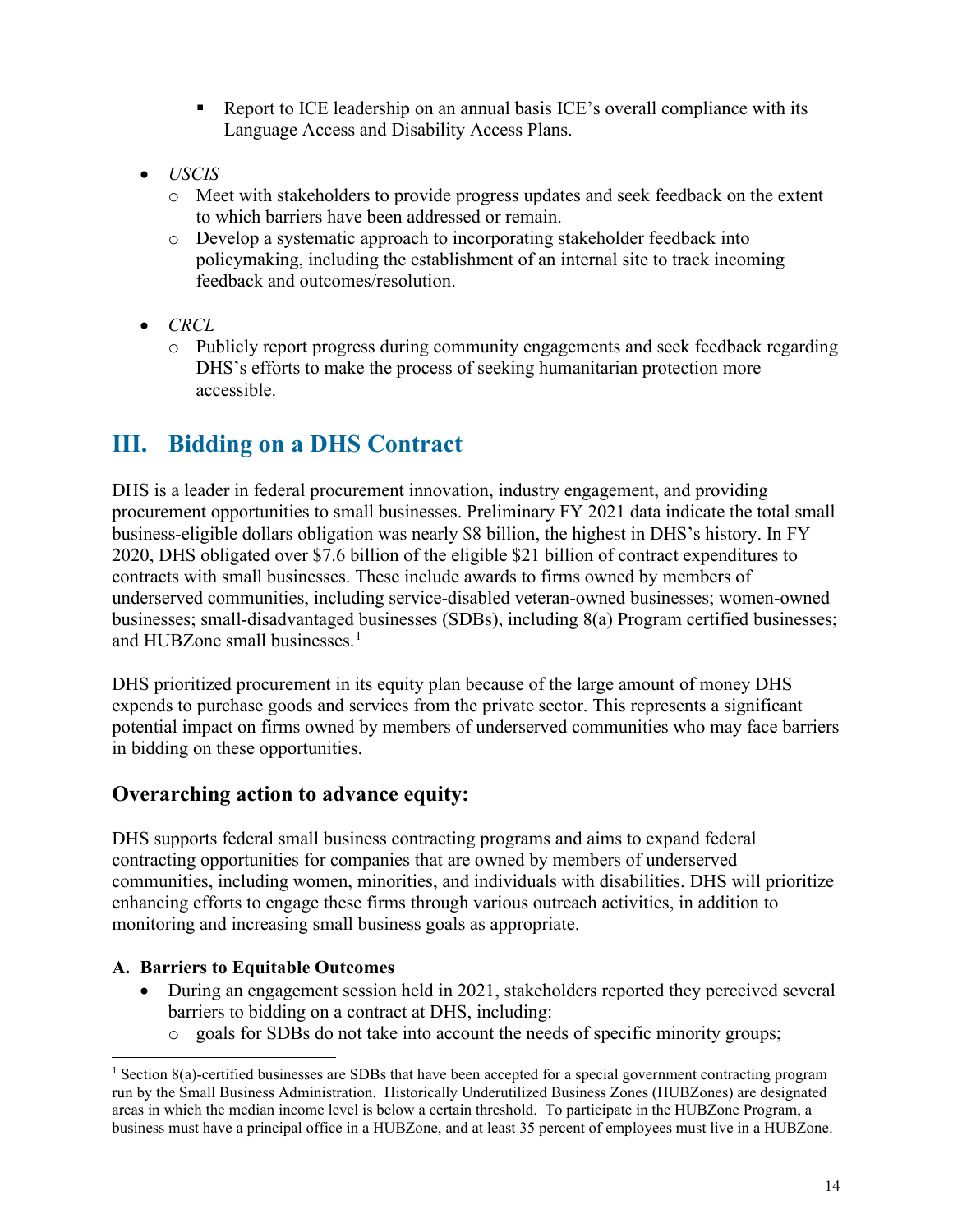- o inability to break into areas where there are existing contracts; and,
- o limited awareness in some sectors of how to navigate the contracting process.

#### **B. Action and Intended Impact on Barrier**

- Focus additional outreach efforts on underserved communities for whom statutory setaside authorities may not exist.
	- o The Office of Small and Disadvantaged Business Utilization (OSDBU), working in partnership with the DHS Office of the Chief Procurement Officer, manages the DHS small business program. OSDBU oversees the Vendor Outreach Sessions Program (VOS), a government-wide best practice.
	- o Vendor outreach sessions are a series of pre-arranged 15-minute appointments, currently virtual in the COVID-19 environment, involving small businesses, DHS Small Business Specialists, and several large prime contractors seeking small businesses for mentoring and subcontracting opportunities.
	- o These sessions, held 10 times each fiscal year, provide a platform for the small business community to discuss their capabilities and to learn more about doing business with DHS. Several of the sessions target firms that are considered underserved.
	- o DHS will expand vendor outreach and engagement by hosting additional "How to Do Business with DHS" sessions, targeted specifically to underserved communities.
- Increase awareness of procurement opportunities, requirements, and guidelines among groups that may have thought those opportunities were out of reach or were unaware of DHS's commitment to small businesses.
- These actions aim to address the identified barriers by improving awareness of available opportunities and navigating the contracting process in general, particularly for underserved communities for which there is no statutory procurement program.

#### **C. Tracking Progress**

- Track achievement of Small Business Administration (SBA) goals at the Department and agency/office levels. (Annually, small business goals are negotiated between DHS and the SBA. Separate goals are negotiated between the OSDBU and each DHS agency/office).
	- generate an increase in small business goal achievement throughout DHS. o Expansion of outreach efforts and the President's management agenda should
- • Expand current VOS surveys to include additional demographic questions that enable assessment of the effectiveness of these efforts with respect to particular underserved communities. This information will provide DHS with disaggregated data on the types of firms that are benefitting from outreach opportunities and whether they found that the sessions reduced barriers and increased transparency.
- • Monitor and increase DHS small business goals as appropriate. The OSDBU and SBA monitor contract awards to businesses owned by individuals identifying as eligible for compete in these programs may be able to compete as a small business under SBA federal statutory set-aside contracting. These include women-owned, service-disabled veteran-owned, and Historically Under-Utilized Business Zone ("HUBZone") programs with various and highly specific criteria. However, businesses that are not eligible to programs, based on company revenue or number of employees. Even though the SBA programs are likely to benefit underserved communities, there is currently no separate numerical goal for underserved communities in federal small business contracting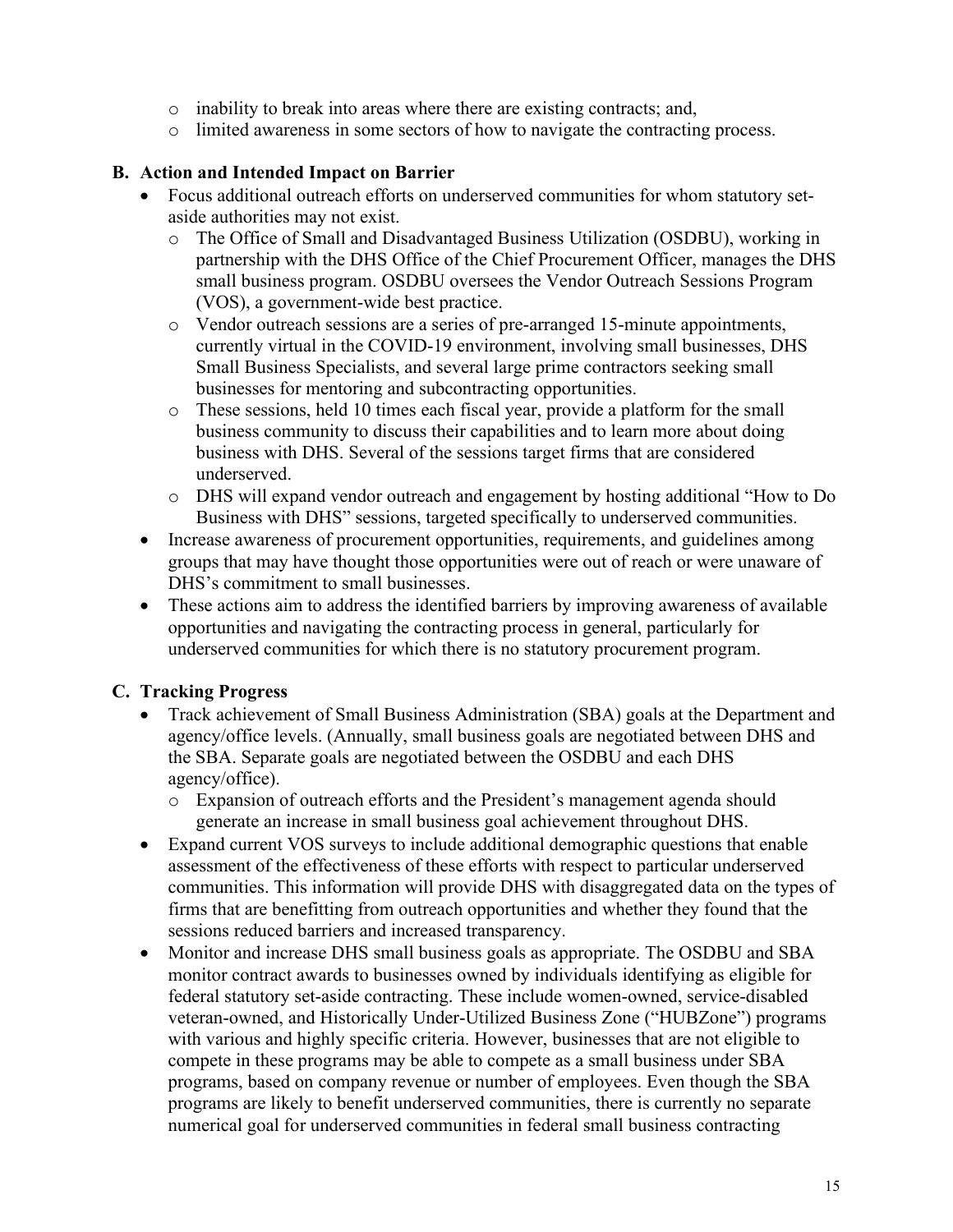appropriate. programs. OSDBU will therefore monitor and establish or increase these goals as

#### **D. Accountability**

- provides accountability for DHS's small business, socioeconomic, and subcontracting- adherence to the Small Business Act and changes in the size of DHS's small-business • Increase accountability for DHS leadership and the acquisition community in assessing DHS's commitment to small business participation. This commitment is currently measured in part by the SBA Annual Procurement Scorecard (Scorecard). The Scorecard goal accomplishments in federal contracting. The current Scorecard also measures DHS's vendor pool. DHS has received a grade of "A" or "A+" on the Scorecard for the past 12 fiscal years and will continue to strive for this level of excellence.
- Provide VOS survey data and feedback quarterly to DHS leadership with analysis of participation by underserved communities. This information will be used to better target outreach efforts.

### <span id="page-19-0"></span>**IV. Countering Domestic Violent Extremism and Targeted Violence**

U.S.-based lone actors and small groups, including homegrown violent extremisms and domestic violent extremists (DVEs) who are inspired by a broad range of ideological motivations, pose the most significant and persistent terrorism-related threat to our country. DVEs are motivated by various factors, including racial bias, perceived government overreach, conspiracy theories promoting violence, and false narratives about unsubstantiated fraud in the 2020 presidential election. Among DVEs, racially or ethnically motivated violent extremists, including white supremacists (RMVE-WS), will likely remain the most lethal DVE movement in the Homeland.

DVE threatens not only life and property, but also the ability of persons in the United States to safely exercise their civil rights and civil liberties, especially for religious, ethnic, and racial minority communities. DHS is committed to combatting all forms of terrorism and targeted violence, including terrorism and targeted violence meant to intimidate or coerce specific populations on the basis of their ethnicity, national origin, religion, gender, sexual orientation, gender identity, or political views.

#### **Overarching action to advance equity:**

DHS will augment efforts to address domestic violent extremism and targeted violence by enhancing programs to empower communities to prevent targeted violence and terrorism, build resilience among communities, and improve the efficiency and effectiveness of ongoing domestic violent extremism programs.

#### **A. Barriers to Equitable Outcomes**

 • Domestic Violent Extremism and targeted violence are barriers to underserved communities' full participation in society at large. They pose not just a threat to life and property, but also to the ability of persons in the U.S. to safely exercise their civil rights and civil liberties, especially for religious, ethnic, and racial minority communities. For example, there has been a troubling increase recently in violence toward the AANHPI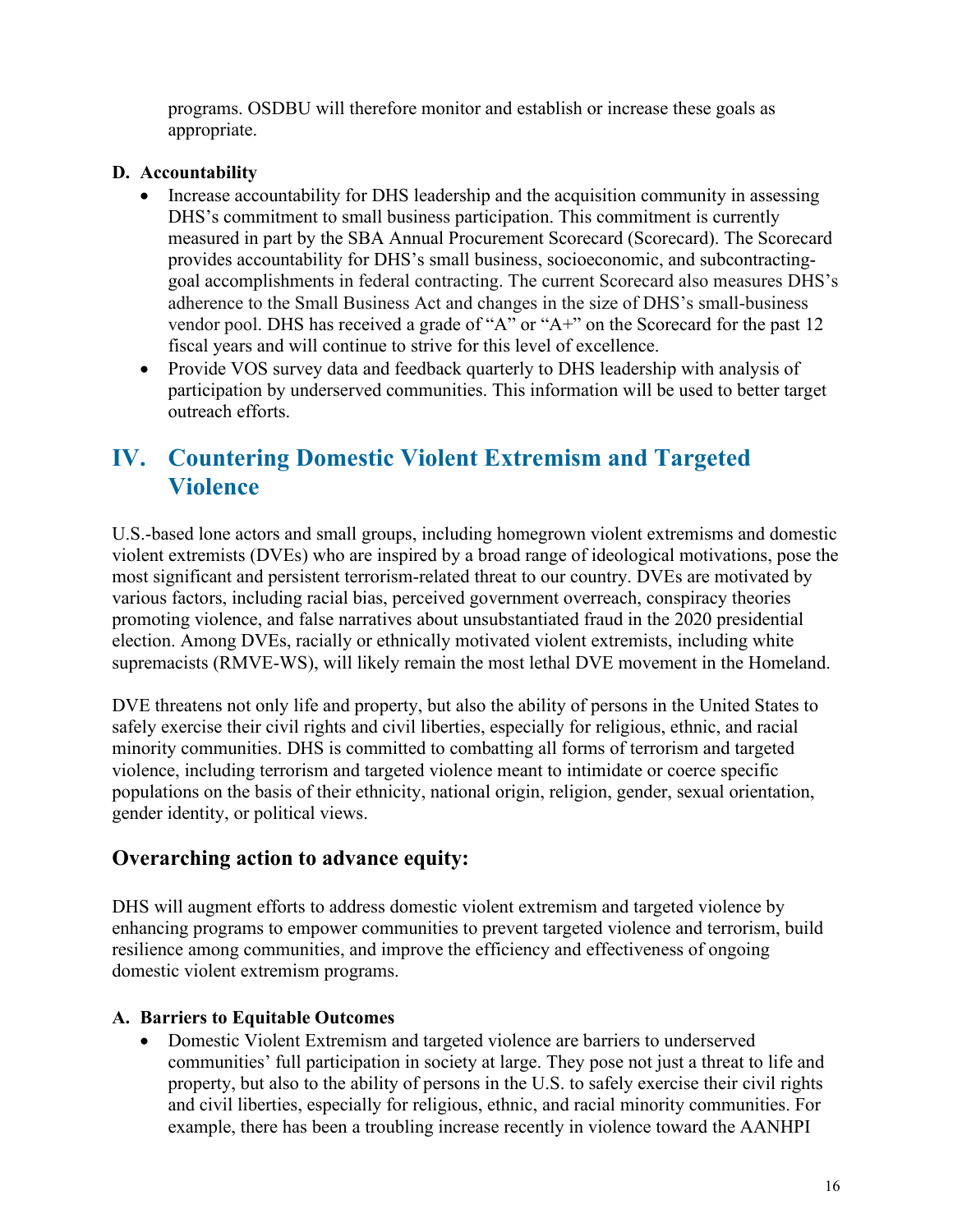community, the Jewish community, African Americans, and other racial minorities. Similarly, synagogues, mosques, and Black churches have been targets of violent attacks.

 critically important equity issue, especially since prominent DVE movements often target • Combatting and preventing domestic violent extremism and targeted violence is a communities of color and others based on their perceived race, ethnicity, or religion. This also often interferes with these communities' exercise of their civil rights and civil liberties, including the exercise of their First Amendment rights to engage in free speech and to freely exercise their faith.

#### **B. Action and Intended Impact on Barrier**

- Continue implementing a whole-of-society approach to preventing terrorism and targeted violence.
	- o Moving away from previous "countering violent extremism" approaches that targeted specific communities, this approach provides communities with the tools to help prevent individuals from radicalizing to violence.
- Enhance support for local efforts to build violence prevention frameworks.
	- The DHS Center for Prevention Programs and Partnerships (CP3), which is leading DHS's efforts in this critical space, supports communities with representatives in the field across the United States, providing both resources and knowledge to build the capacity to identify individual behavioral indicators that may lead to violence regardless of motive or ideology.
	- o For example, in October 2021, CP3 held a Digital Forum on Prevention that focused on civil rights and civil liberties. This Forum built off extensive engagement with a variety of community advocacy and civil rights and civil liberties organizations that CP3 held throughout 2021. These included representatives from the Black, Latino, AANHPI, Arab/Middle Eastern, and LGBTQ+ communities as well as faith-based organizations. CP3 recently began a rotational detail of its personnel into CRCL to further enhance this approach.
- • Promote greater interest in and awareness of CP3 and the Cybersecurity and underserved communities. Infrastructure Security Agency's resources for faith-based organizations among
- Improve underserved communities' access to grant programs that counter domestic violent extremism.
	- o The Targeted Violence and Terrorism Prevention Grant Program provides funding for state, local, tribal, and territorial governments, nonprofits, and institutions of higher education to establish or enhance capabilities to prevent targeted violence and terrorism. In FY20, CP3 awarded approximately \$20 million in grant funding through this program.
		- Design a communications plan that will not only seek to reach more local and underserved communities, but also provide technical assistance and support to those stakeholders. For example, CP3 will host webinars on the application process, ensure deadlines and program requirements are communicated effectively to underserved communities, connect stakeholders from underserved communities to CP3 Regional Prevention Coordinators, and provide one-on-one calls to those interested stakeholders.
		- Leverage existing digital communication plans (e.g., website, newsletter, GovDelivery, etc.) to make content easily accessible and searchable to key audiences; provide easy-to-understand content that outlines the application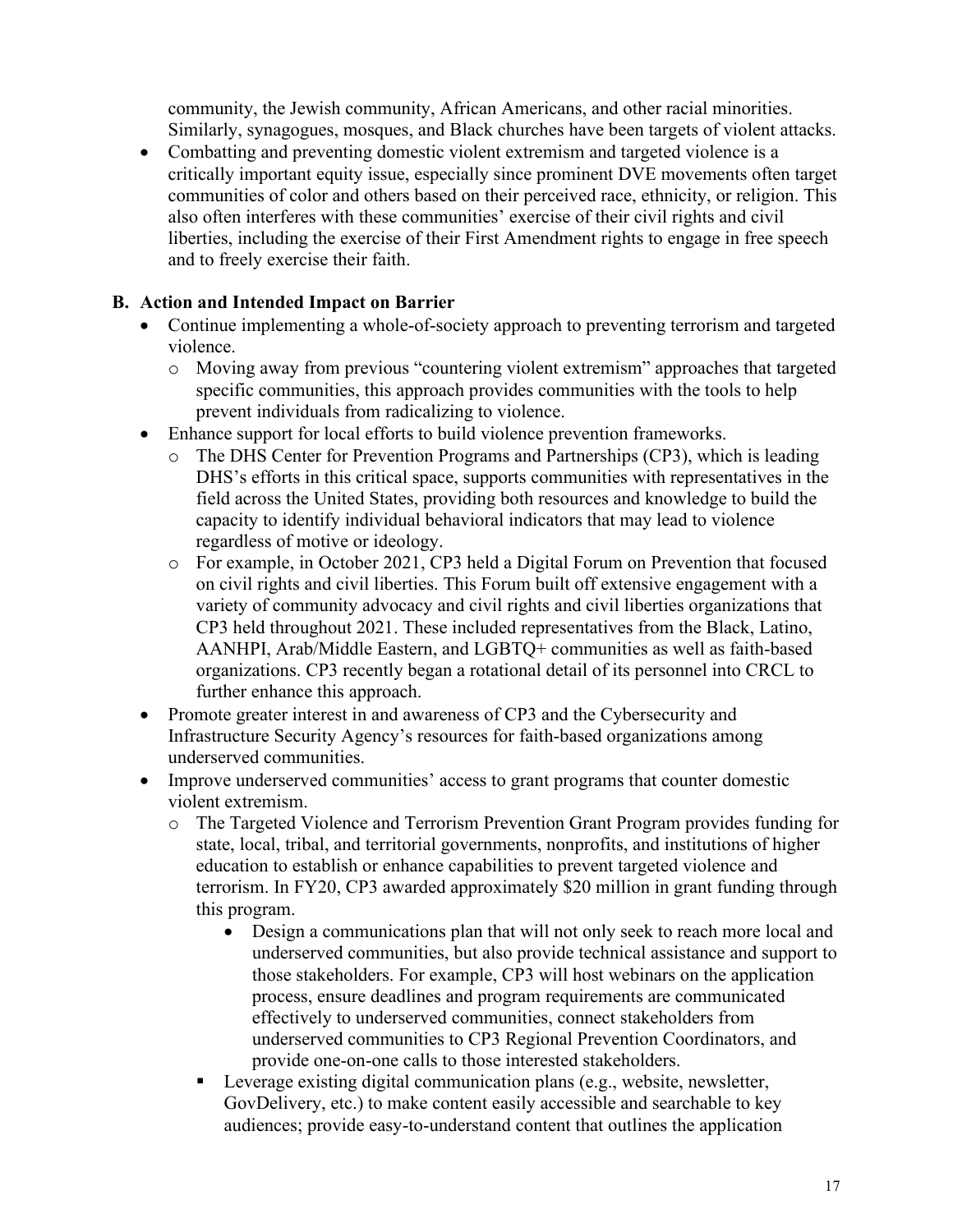process and tips for preparing a successful application; use live virtual events to promote resources and authentically engage with and receive feedback and insights from key audiences; and build upon partner relationships to amplify messaging.

- o Nonprofit Security Grant Program (NSGP).
	- organizations at risk of a terrorist attack, including attacks perpetrated by DVEs, The NSGP is a competitive grant program that provides funds to nonprofit for physical security enhancements and other security-related activities. This program is currently allocated \$180 million annually.
		- Capture information on who applied and who was or was not awarded funding and assess the history of awards by applicant type/entity, state, zip code, and region.
		- Determine whether particular entities, communities, or geographic areas have been excluded from the program.
		- Identify barriers to applying or otherwise participating in NSGP.
- Prevent, detect, and respond to potential DVE threats internal to DHS.
	- o Establish clear policies and guidance to prevent, detect, and respond to potential domestic violent extremists within DHS, while protecting employees' privacy rights, civil rights, and civil liberties.
- Augment intelligence analysis and information-sharing capabilities with a priority focus on developing and sharing objective and timely intelligence with federal, state, tribal, territorial, and local partners.
	- o Provide actionable and timely intelligence to the broadest audience at the lowest classification level possible.
	- insight into evolving threats and situational awareness that can inform public safety o Publish and disseminate intelligence bulletins that provide our partners with greater and security planning efforts to identify and prevent violence.
	- o Continue to increase collaboration with the Federal Bureau of Investigation, the Intelligence Community, and other federal partners to better understand and assess the extent of operational relationships between violent extremists in the United States and those operating in other parts of the world.
- Continue to conduct robust engagement with members of underserved communities to understand their concerns related to domestic violent extremism and targeted violence.

#### **C. Tracking Progress**

- Assess the degree to which members of underserved communities, particularly religious, ethnic, and racial minority communities, report that they feel that DHS, and the government generally, has taken action that makes them feel that the DVE threat against them has diminished.
- Regularly review program effectiveness. For example, DHS recently conducted a Counterterrorism and Targeted Violence Posture Review to identify opportunities and gaps across DHS to address all forms of foreign and domestic terrorism and targeted violence, consistent with privacy protections, civil rights, civil liberties, and legal requirements. The findings of this review, combined with the strategic guidance set forth in the *National Strategy for Countering Domestic Terrorism* (June 2021), are being used to prioritize, update, and modify existing goals, objectives, roles, responsibilities, and timelines for all actions across DHS, including those that advance equity.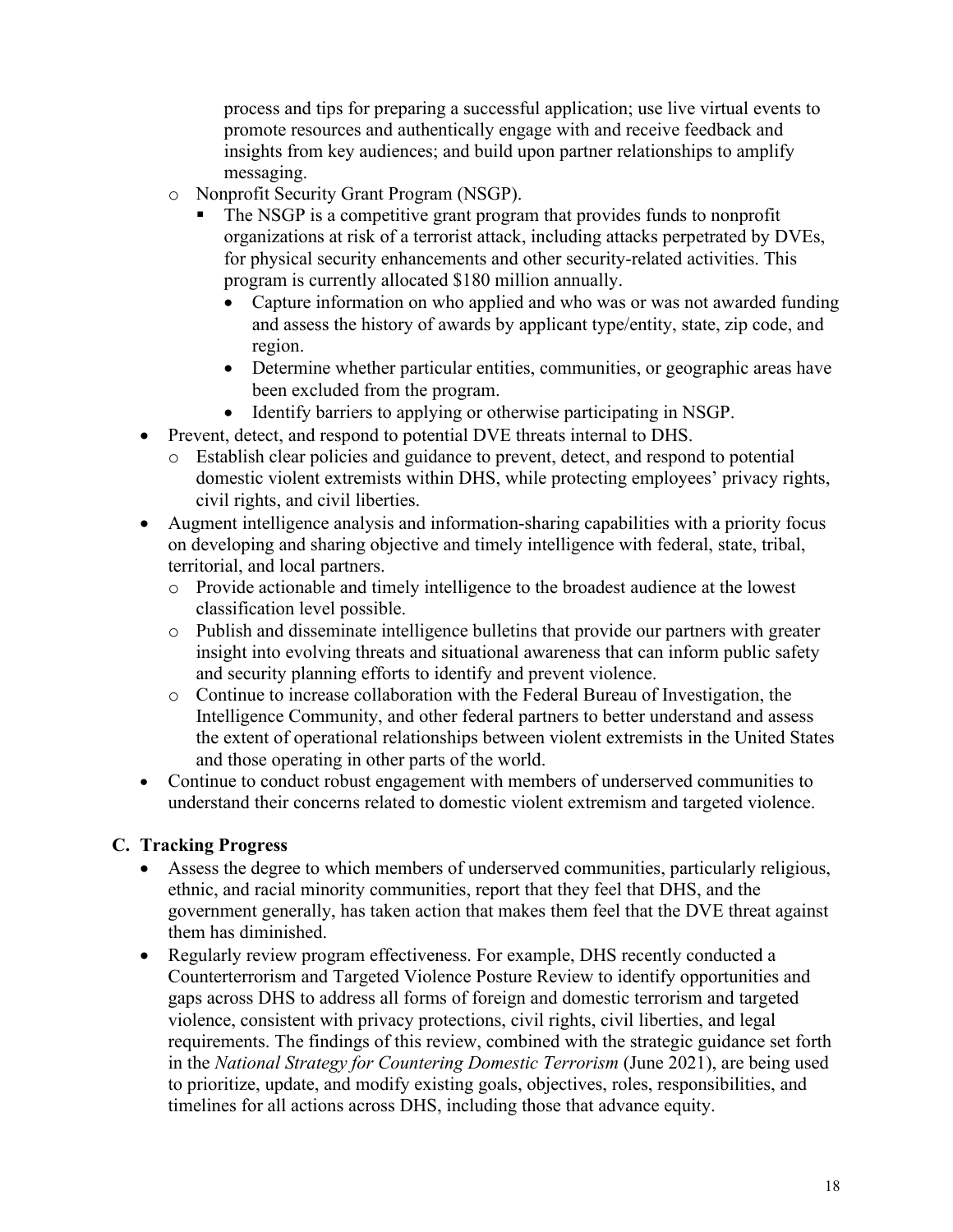#### **D. Accountability**

 stakeholders to report on DHS's efforts to counter DVE and acts of targeted violence, and • Continue to meet regularly with members of underserved communities and other to welcome feedback on the effectiveness of those efforts.

### <span id="page-22-0"></span>**V. Filing Complaints and Seeking Redress in DHS Programs and Activities**

 inclusion in the equity plan because of its importance in promoting equity across all other DHS has procedures in place that enable members of the public to file complaints and seek redress without retaliation regarding DHS programs, including allegations of unlawful discrimination in a departmental activity or profiling on the basis of race, national origin, language proficiency, gender, gender identity, disability, or religion. DHS selected this area for programs. Strong, transparent, and accessible complaint and redress procedures provide DHS an opportunity to make improvements in policies and procedures and take corrective action, help build trust between the public and DHS, ensure underserved communities are treated equitably in DHS programs and activities, and address allegations of misconduct, mistreatment, and/or discrimination.

#### **Overarching action to advance equity:**

 with the public regarding the right to file complaints concerning DHS programs and seek redress To advance equity within its complaint and redress programs, DHS will enhance communication without retaliation, how these processes work, and what individuals can expect from these processes. In implementing these changes, DHS will work toward providing seamless and comprehensive language access to complaint and redress procedures, as well as greater transparency in complaint and redress mechanisms. DHS will also conduct robust and inclusive stakeholder engagement.

#### **A. Barriers to Equitable Outcomes**

- In interacting with an agency as large as DHS and with such diverse and wide-ranging programs, members of the public may be confused or have insufficient information about their options for filing complaints and seeking redress in DHS programs. They may also fear retaliation. Because of this, as well as other potential barriers, members of the public may be discouraged from filing complaints and seeking redress, delay in submitting complaints, or provide incomplete information.
- Populations disproportionately impacted may include migrant and immigrant communities, LEP persons, disaster survivors, persons with disabilities, persons who are unfamiliar with government processes, those with limited access to technology, noncitizens in detention or otherwise in DHS custody, or those who may fear retaliation or other negative impact from filing a complaint.
- is impacting members of underserved populations. • DHS lacks sufficient quantitative data to conclude that there are ethnic, racial, or other disparities as a result of this barrier; however, information from a stakeholder engagement session that DHS held on this topic included feedback that lack of clarity on how and where to file complaints, including complaints about disability-access concerns,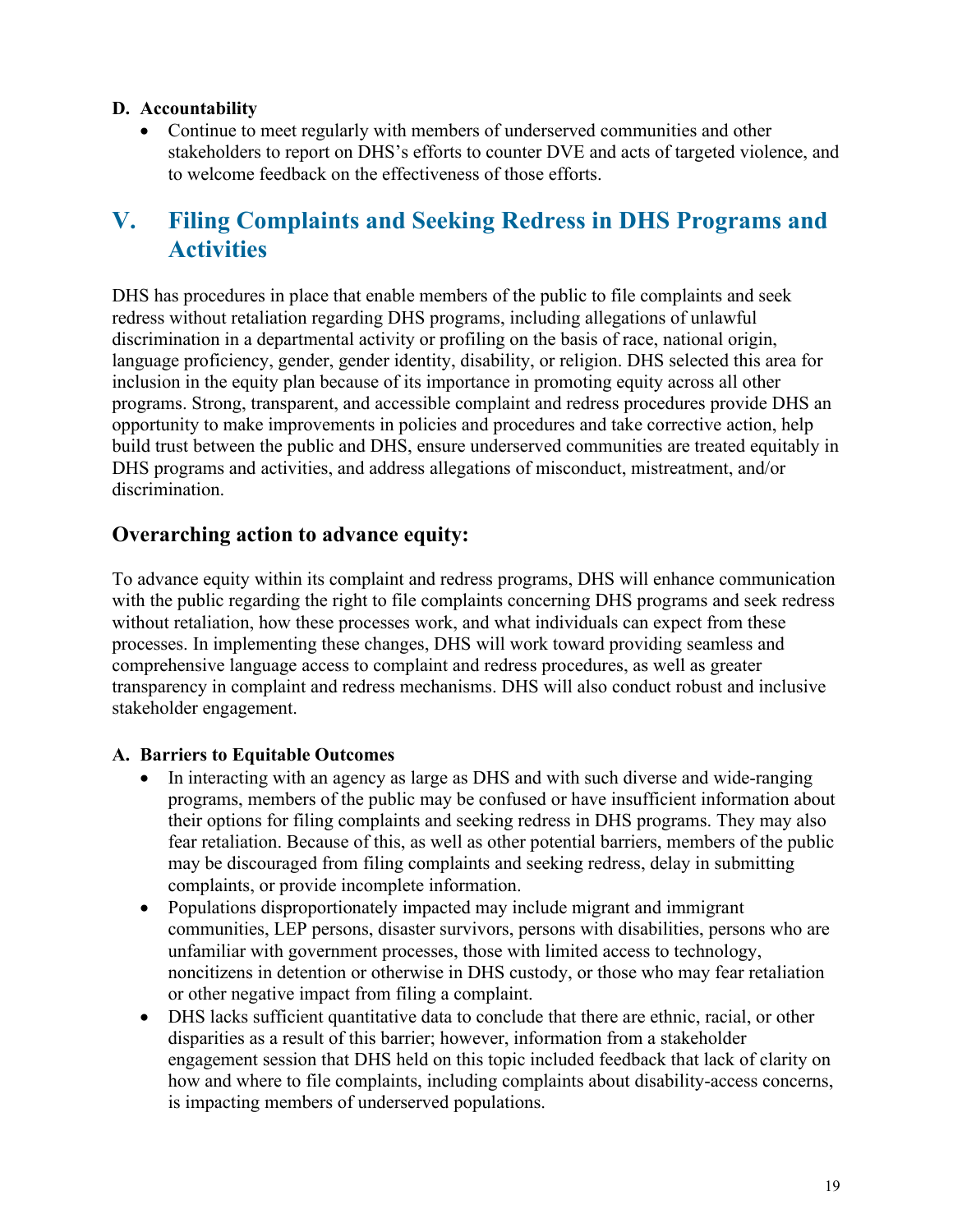#### **B. Action and Intended Impact on Barrier**

- can expect from these processes. Specific actions items include: • Enhance systems for informing members of the public of their options and right to file complaints and seek redress in DHS programs, how those options work, and what they
	- [feedback-dhs,](https://www.dhs.gov/how-do-i/provide-feedback-dhs) which has information about avenues for filing complaints and seeking redress in DHS, and create associated fact sheets. Information on the webpage will be o Update and enhance the DHS webpage at [https://www.dhs.gov/how-do-i/provide](https://www.dhs.gov/how-do-i/provide-feedback-dhs)in plain language and available in most commonly spoken languages in the United States. Each DHS agency and office operating relevant programs will be expected to link to this webpage from its homepage.
	- o Expand avenues for disseminating information about how to file complaints and seek redress (e.g., stakeholder engagements, press releases, and roundtable or individual meetings between DHS officials and community members). These efforts should include outreach targeted to LEP persons, immigrant communities, and other underserved communities who may be disproportionately impacted by inequities in DHS programs and reluctant—potentially due to access barriers or fear of retaliation—to file a complaint with DHS.
- concerning redress requests or complaint investigations to ensure that any dissemination what is relevant to such request or investigation, as appropriate and consistent with the law. • Review and consider options for improving System of Record Notices (SORNs) and retention of a complainant's personally identifiable information (PII) is limited to
- Create clear policies that insulate complainants from retaliation and make clear that retaliation will not be tolerated.

#### **C. Tracking Progress**

- Create measurable progress goals that will enable the actions described above to be completed within two years.
- Conduct robust stakeholder engagement to evaluate whether barriers have been reduced or eliminated.
	- communities are aware of how to file a complaint and feel comfortable doing so without fear of retaliation. For example, assess whether detained noncitizens report that comfortable doing so without fear of retaliation. o Assess the degree to which relevant stakeholders report that members of underserved they understand how to file a complaint about the conditions of their detention and feel

#### **D. Accountability**

- Promote accountability through stakeholder engagement and reporting to Congress.
	- o Hold regular meetings to share information about implementation of this action with stakeholders and receive input on the impact and effectiveness of DHS actions.
	- o Ensure that performance plans for executives responsible for complaint and redress mechanisms address these aims.
	- o Report progress on these efforts in CRCL's statutorily mandated yearly report to Congress.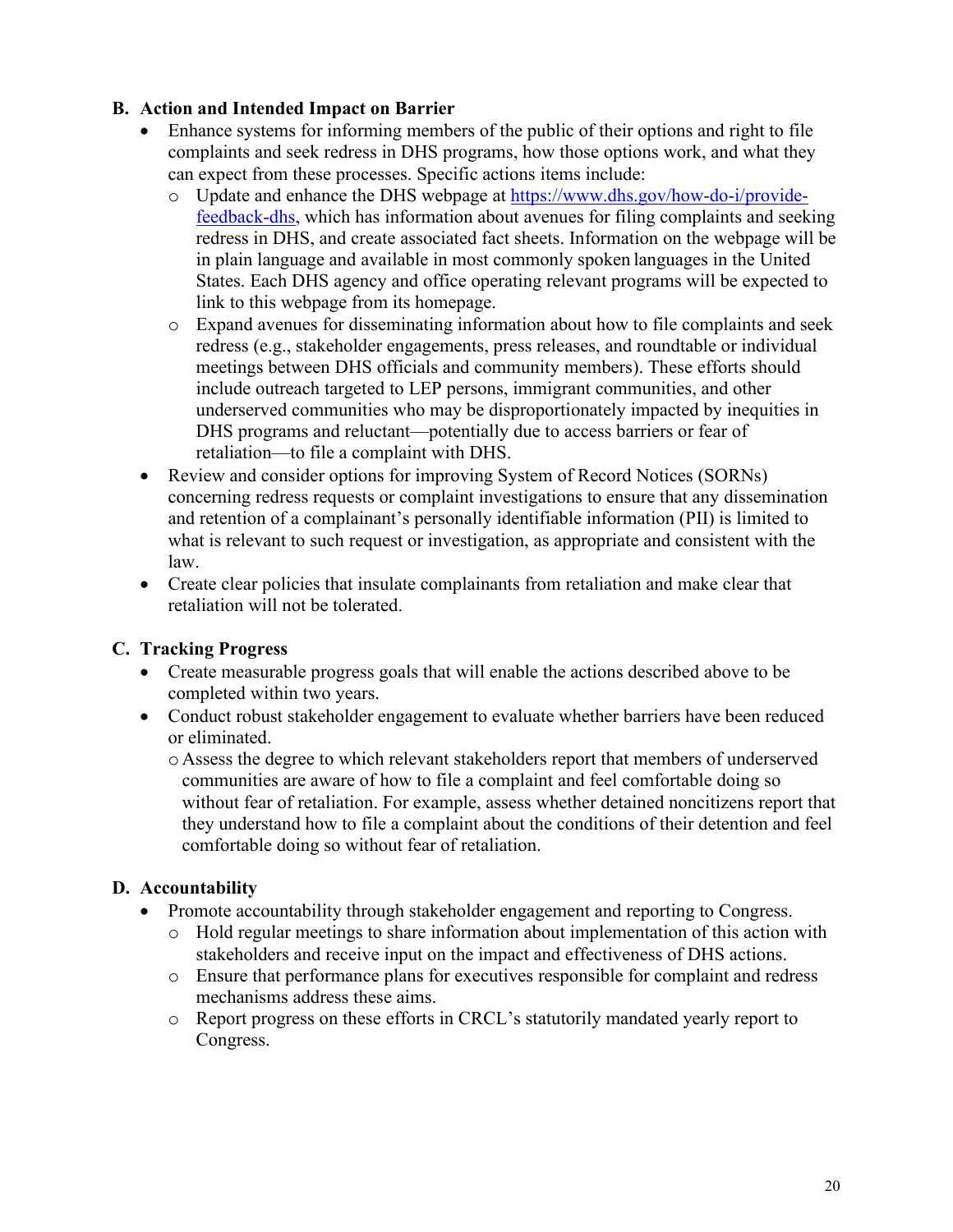### <span id="page-24-0"></span>**VI. Airport Screening**

Airport security screening is the largest public-facing program for TSA. Notably, TSA's security screening was identified as one of the high-impact service programs delivered by the federal government under the OMB Circular A-11 guidance. Each day, TSA encounters and serves more than two million travelers in TSA's security screening process.

#### **Overarching action to advance equity:**

In furtherance of TSA's mission to equitably protect the nation's transportation systems and facilitate lawful travel, TSA will enhance and standardize training for its screening officers and improve screening technology capabilities.

#### **A. Barriers to Equitable Outcomes**

- Members of the public, especially those from underserved communities, continue to report concerns regarding racial and ethnic profiling during the screening process at airport screening checkpoints. TSA has learned of these concerns in regular meetings with stakeholders through TSA's Disability and Multicultural Coalition and traveler complaints. Stakeholders have expressed, for example, that the items below are important areas of concern. TSA is urgently working to assess and address these claims.
	- o Limitations in current screening technology sometimes result in the need for additional screening for individuals wearing religious headwear or with certain hairstyles, and individuals with disabilities who are carrying medically necessary liquids.
	- o Stakeholders have reported that interactions with some Transportation Security Officers (TSOs) seem to reflect insufficient training in procedures for handling these situations in alignment with cultural competency best practices, including best practices for how to communicate the need for additional screening.
	- o Tribal Nations continue to report that their federally recognized tribal IDs are not consistently accepted by TSOs, and that TSOs may need to complete additional related training.
- devices on their person), are subject to more time-consuming and invasive physical • LGBTQ+ persons and individuals with disabilities face challenges as a result of current screening-technology limitations and security-screening procedures. Currently, on-person screening technology is limited to the binary-gender construct, which may lead to additional—and sometimes more invasive—screening for transgender or gendernonconforming individuals. Depending on the individual's needs, physical screening may be required due to capability limitations of existing screening technology; for example, individuals with disabilities who are unable to stand or walk, or otherwise unable to proceed through existing screening technology (e.g., due to internal or external medical screening (e.g., pat-downs).

#### **B. Action and Intended Impact on Barrier**

- Enhance Officer Training
	- o TSA Gender Diversity Awareness training is provided to TSOs during their initial Basic Training Program and required annually thereafter. TSA will modify the training to reflect any changes to Standard Operating Procedures or updates to equipment functionality. TSA will continue to improve training based on trends,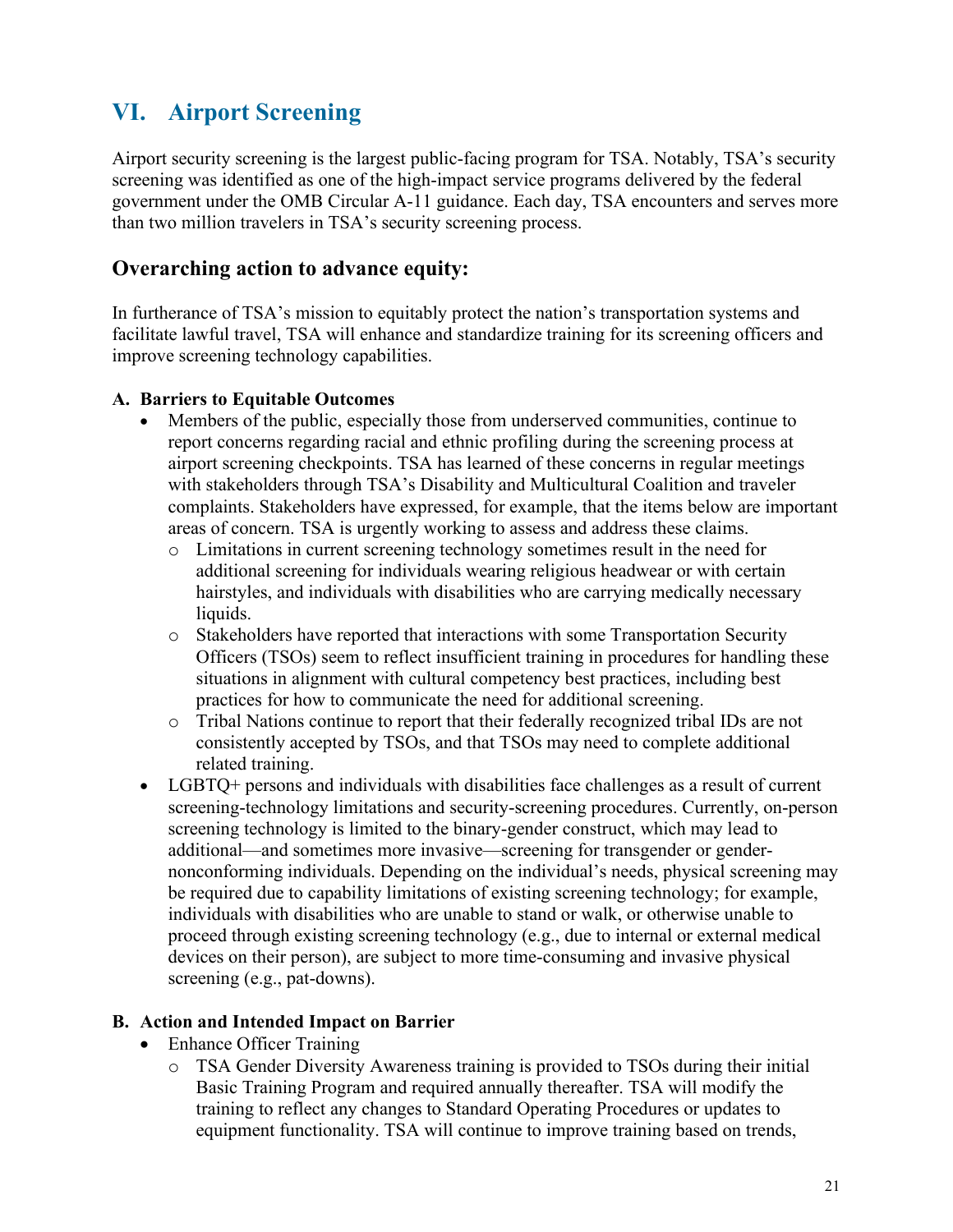TSA will include training around use of X as gender marker in passports and use of questions, and issues identified by travelers and members of the screening workforce. gender-neutral language in communications.

- assistance when going through airport screening (e.g., travelers with disabilities and o In addition, Lead, Expert, and Supervisory TSOs, as well as Security Training Instructors, Training Managers, and Passenger Support Team members are required to complete an *Introduction to Passenger Support Specialist* training, which includes best practices for effective engagement and screening of travelers who may need medical conditions, travelers from diverse cultural backgrounds, etc.).
- o TSA will develop additional scenario-based trainings for areas of concern for racial and religious minorities, LGBTQ+ persons, individuals with disabilities, and members of Tribal Nations. This training will cover nondiscriminatory screening principles, proper procedures for situations requiring additional screening, and how to recognize and process Tribal-identification documents.
- Update Machine Algorithms
	- o TSA has tested and collected data on a gender-neutral algorithm that increases the changes can take time, TSA is committed to deploying this technology as quickly as possible to increase security and improve the airport screening experience for accuracy and efficiency of screening procedures. While implementing technological transgender and gender-nonconforming passengers.
	- o TSA is working to develop technologies that will facilitate the screening of headwear and face coverings that travelers cannot remove in public for religious reasons.
	- o TSA has partnered with the DHS Science and Technology Directorate to explore new technologies for screening medical items, whether on-person or in accessible property.
- • Sustain Engagement
	- o To enhance the airport screening experience, TSA continues to engage disability and multicultural advocacy and community-based organizations through the TSA Disability and Multicultural Coalition by:
		- gathering firsthand accounts of diverse travelers' concerns;
		- incorporating subject-matter expertise from the Coalition into related workforce training;
		- facilitating organizational leadership discussions; and,
		- ensuring equitable access to TSA programs among underserved communities.
	- o To promote transparency and help travelers understand what to expect during the screening process, all policy changes will be announced on TSA.gov, available through the TSA Contact Center, and shared with the TSA Disability and Multicultural Coalition.

#### **C. Tracking Progress**

- Regularly track and monitor training compliance across the Agency to ensure requirements are met.
- • Assess the degree to which stakeholders from the Disability and Multicultural Coalition and other minority groups indicate that barriers have been addressed (e.g., whether individuals who wear religious headwear report that they are experiencing a respectful and efficient screening process).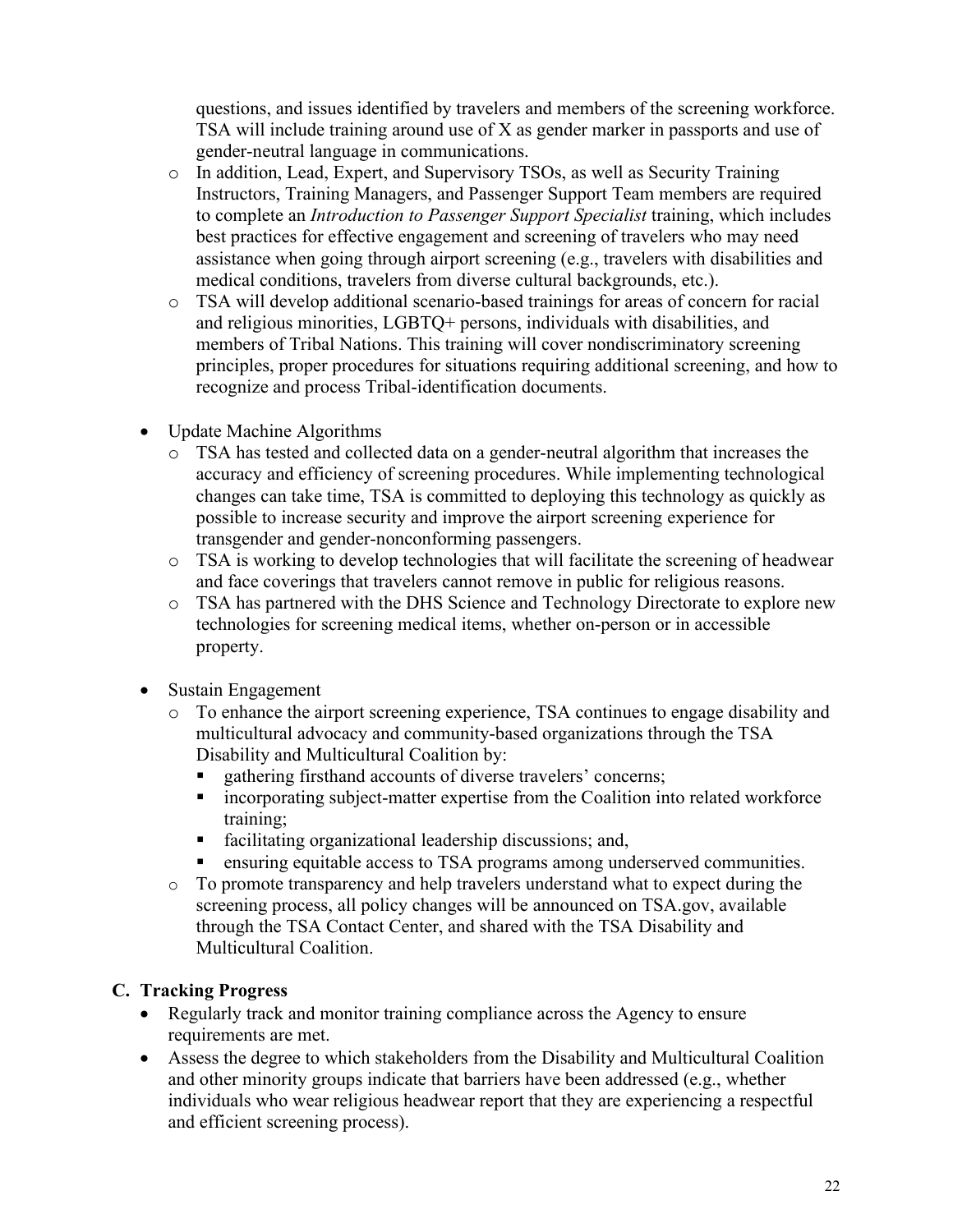minority groups, limited English proficient (LEP) persons, women of color, LGBTQ+ • Review complaint volume—particularly from members of racial, ethnic, and religious persons, and travelers with disabilities and medical conditions—to determine whether traveler complaints submitted to TSA decline in response to the above actions.

#### **D. Accountability**

- Promote accountability through management controls and stakeholder feedback.
	- o TSA's Management Control Objective Plan (MCOP) requires complaints to be resolved within specific timelines and calls for continuous engagement through the TSA Disability and Multicultural Coalition.
	- o Performance plans for several TSA leaders and staff include MCOP performance goals.
	- Multicultural Coalition and seek feedback on their effectiveness on at least a o TSA will communicate progress in implementing changes through the Disability and quarterly basis.
- Communicate progress to the public at large, including through TSA.gov and the TSA Contact Center.

### <span id="page-26-0"></span>**VII. Access to Trusted Traveler Programs**

 large number of customers and potential customers, as well as the importance of the programs to DHS selected Trusted Traveler Programs (TTPs) for inclusion in the equity plan based on the the agency and members of the traveling public who benefit from reduced wait times and streamlined processing. Millions of travelers pass through U.S. airports of entry every day. Over 10 million travelers are currently enrolled in TSA PreCheck®, and 9.6 million are enrolled in CBP's four TTPs. Many more are eligible to participate in these programs. DHS has identified several actions to improve equity in these programs, while continuing to ensure the safety and security of the traveling public.

#### **Overarching action to advance equity:**

To promote equity in these programs, DHS will undertake the following actions:

- disabilities by ensuring that TSA PreCheck® lanes at airports are consistently accessible. • TSA will continue to take steps to improve equitable access to the TSA PreCheck® Application Program writ large and especially for LGBTQ+ persons by expanding gender-identification options so they are no longer only binary, and for individuals with
- • CBP will enhance access to its TTPs for LEP persons and address concerns about inequities in TTP membership revocations.

#### **A. Barriers to Equitable Outcomes**

- *TSA PreCheck®*
	- documents provided by the applicant, presenting a challenge for those travelers they must submit supporting documentation that shows gender change. o The current application process may cause confusion or limit access for some LGBTQ+ persons. Presently, the form allows for male (M) or female (F) gender options only. The gender indicated on the application must match the identification unable to obtain official documents consistent with their gender identity. Additionally, if an individual with TSA PreCheck® wishes to change their gender,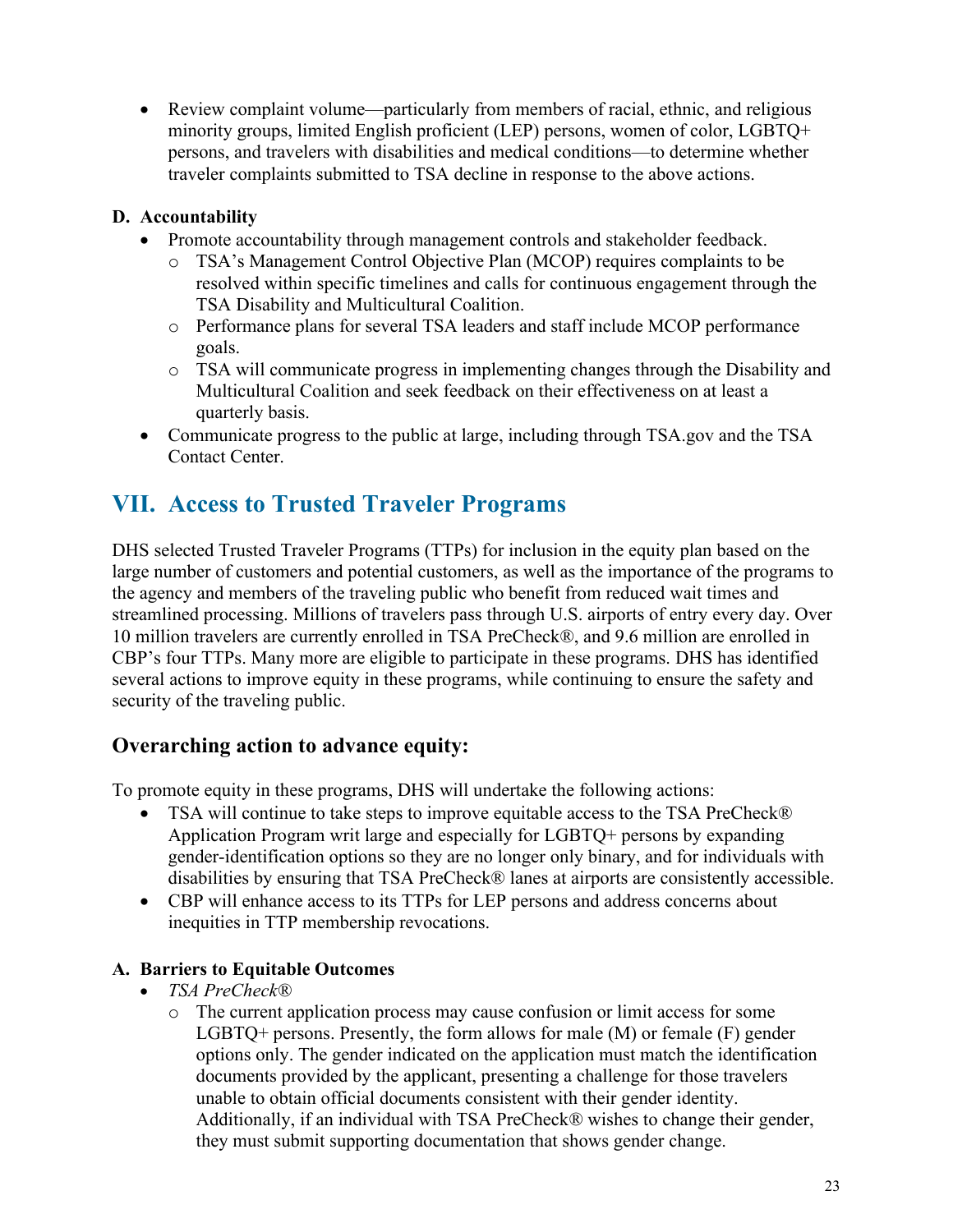- o TSA has received complaints regarding this policy from applicants who have transitioned genders or are non-binary. Similarly, TSA has received congressional inquiries about individuals who have non-binary values on their identity or citizenship documents and are unsure how to enroll in TSA PreCheck® with legal identity or citizenship documentation that was not accepted by TSA and its enrollment provider.
- However, gender has been a key piece of biographic data used for vetting and o TSA considered removing the gender field on the PreCheck® application entirely. continues to be required by numerous vetting systems on which TSA relies. See 49 C.F.R.  $\S$  1572.9(a)(4) and 1572.17(a)(4). Historically, many of these vetting systems have not allowed for non-binary genders.
- o TSA has received stakeholder concerns about the mental health-related questions in TSA PreCheck® application forms.
- PreCheck® lanes at some airports, preventing PreCheck® members who have disabilities from utilizing the streamlined screening procedures. o TSA has also received complaints from stakeholders about the lack of accessible
- *CBP Trusted Traveler Programs*
	- navigating to Spanish or French may be difficult for some LEP persons. o CBP's online TTP application process, currently viewable in English, Spanish, and French, may present difficulties for LEP persons, especially those whose primary language is not Spanish or French. In addition, the website defaults to English, and
	- o Based on comments received from the public, CBP is aware of ongoing concerns about inequities in the granting, denial, and revocation of Global Entry membership.
		- **More specifically, there are concerns that CBP has denied or revoked Global** Entry membership based on race, national origin, and/or religion.
		- As an example, community stakeholders point to the revocation of hundreds of Global Entry Memberships in 2017 after the implementation of EO 13780.
		- regarding the substantive reason for the denial or revocation. Moreover, the public has expressed concerns about inequities in the Global Entry redress process, asserting that CBP does not provide meaningful information

#### **B. Action and Intended Impact on Barrier**

- *TSA*
	- o In the near term, recognizing that gender verification is not needed for the PreCheck® security-screening process, TSA will allow for self-reporting/attestation of gender without the need for supporting medical documentation, even if gender differs on identity documents. Over the long term, the agency will update front-end and backend systems to allow for selection of an additional gender marker that aligns with the Department of State's incorporation of "X" gender markers on U.S. passports. Due to the complexity of the technology systems involved, this process will take time. To carry out these efforts, TSA will:
		- Notify all entities collecting applicant data (e.g., enrollment providers) that verification of gender is not required during enrollment and to allow applicants to self-report gender, even if the gender selected does not match the gender on the applicant's supporting documentation.
		- Establish procedures consistent with this approach.
		- Work with internal vetting systems to allow for inclusion of an additional gender option, if the vetting system does not already do so. This will be available on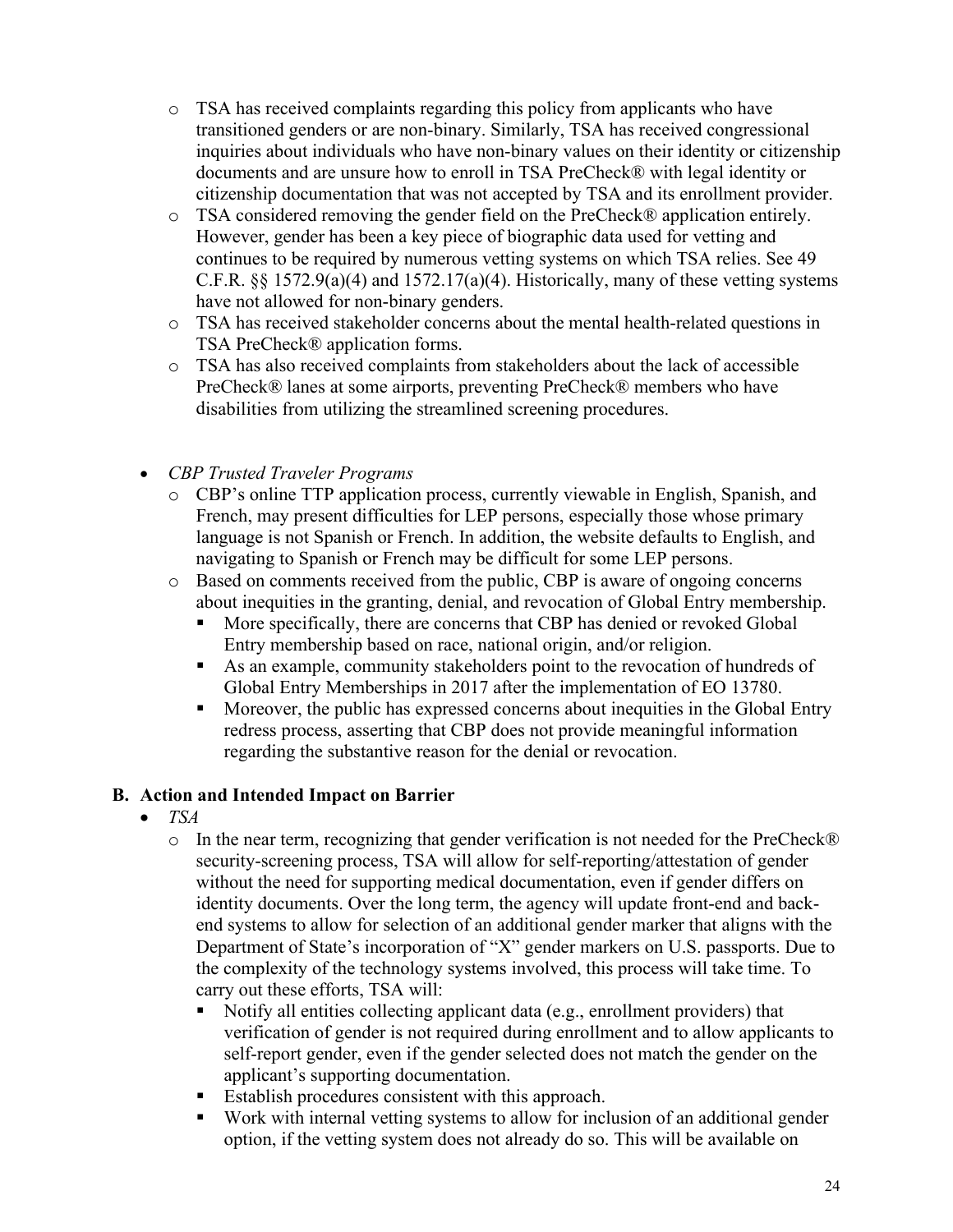enrollment forms and easily incorporated into the backend systems for routing to the applicable vetting programs.

- TSA cannot provide an exact timeline for beginning to offer a gender option for non-binary, intersex, and gender non-conforming persons, as this change affects numerous systems. TSA is aiming to introduce this change, however, by the first quarter of FY 2023.
- gender option for those who do not identify with a binary gender, without having a  $\circ$  These actions reflect internal awareness that there is a population that is not being equitably served and the realization of a burdensome process for individuals wishing to change their gender. These actions will reduce the stress, cost, and time burden on applicants to provide supporting documentation for gender change and reduce TSA's case management workload. They will also allow for inclusion of an additional negative impact on vetting results or approval of TSA PreCheck® benefits.
- including the TSA PreCheck® lanes, TSA continues to monitor stakeholder concerns o In addition, while TSA's Checkpoint Design Guide incorporates the U.S. Access Board's guidelines to ensure design of accessible checkpoints and checkpoint lanes, and traveler complaints where, for purposes of traveler volume, local airport management may make adjustments to the checkpoints that create barriers for individuals with disabilities. When TSA is made aware of these circumstances, it engages with local airport leadership to take corrective actions in compliance with accessibility requirements.
- *CBP* 
	- o CBP will take steps to improve language assistance services to help LEP persons with the TTP application process. Among those efforts, it will:
		- resources. Depending on the situation, these resources may include a contract Seek opportunities to expand language assistance services through multiple provider for foreign language interpretation or the use of staff, such as bilingual personnel and CBP Officers who receive a proficiency rating pursuant to CBP Directive No. 51451-004B, *Foreign Language Awards Programs.* Additionally*,*  where the relevant language assistance services are provided in Spanish, CBP Officers who receive Spanish language training during basic academy training may also be used.
		- Issue Internal Operating Procedures to define responsibilities, policy, and procedures for OFO personnel to ensure reasonable steps to provide LEP persons meaningful access to CBP's operations, services, and other activities.
		- Engage with LEP communities and other external stakeholders to assess effectiveness of language services.
	- o CBP will expand web content and issue mission-specific operating procedures to reduce and eventually eliminate barriers to effective communication during the TTP online application process; and,
	- o Promote greater transparency in the CBP Ombudsman review process for travelers whose TTP membership has been denied or revoked.
		- attain/retain membership despite a failure to meet the strict criteria. The CBP will continue to utilize a CBP Ombudsman Team to review reconsideration requests to determine whether to exercise discretion and allow denied/revoked TTP applicants/members who fall outside the strict standards of TTP eligibility to reconsideration review process allows the applicant/member to directly address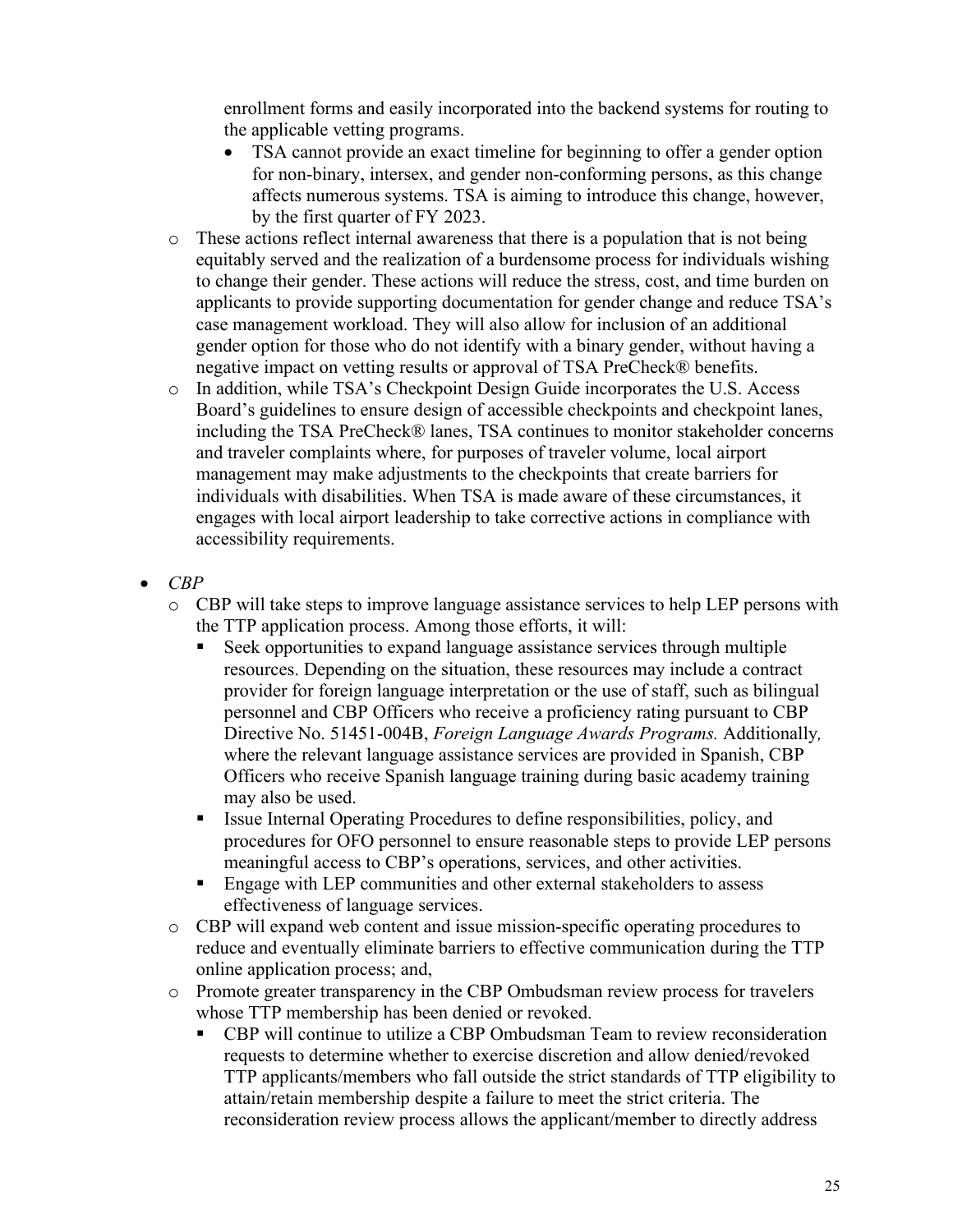their reason for denial or revocation by providing expanded details and explanations of why they should be allowed to participate in the program.

 CBP is unable to provide applicants information that is law enforcement sensitive transparency, consistent with this limitation, CBP will update the response letter or part of an ongoing investigation regarding applicants. To promote greater to advise applicants or members whose memberships are denied or revoked of the opportunity to submit additional documentation for further consideration by the Ombudsman, to include civil or criminal court documentation demonstrating resolution of otherwise disqualifying factors.

#### **C. Tracking Progress**

- *TSA* 
	- to which the barriers have been addressed. o In the near term, track feedback received from TSA Disability and Multicultural Coalition members, as well as customers (through complaints), regarding the extent
	- o Ensure that applicants can self-report gender with binary and non-binary options without the need for supporting documentation to match what is indicated on their identification documents. TSA is currently implementing this policy change.
- *CBP* 
	- o Measure whether there is increased participation in TTPs and a reduction in complaints from members of the public regarding provision of language-assistance services.
	- o Assess whether there are increased membership applications and fewer complaints of discrimination from members of the public, particularly from members of racial or religious minority groups.
	- o Measure the effectiveness of language access initiatives.
		- In FY 2021, CBP issued contracts for language-assistance services. CBP's Office of Field Operations (OFO) recently launched a communication plan to notify its workforce of the availability of the language-assistance services. To determine whether the agency's actions have eliminated or substantially reduced the communication barriers, the contract vendor will provide CBP with reports, which will allow CBP to determine the scope and continued need for language services. CBP will also add a survey, querying users of CBP.gov, for feedback on foreign language interpretation and translation needs of CBP.gov content.

#### **D. Accountability**

- *TSA* 
	- o Promote accountability through robust stakeholder engagement and communication with the public.
		- Develop a defined communication plan to inform all impacted internal and external stakeholders of progress in implementing these changes.
		- **Provide information to the public to manage expectations and message updates** through the agency website and communications (e.g., e-broadcasts, teleconferences, FAQs) with the TSA Disability and Multicultural Coalition.
- *CBP* 
	- o Promote accountability through management controls and respond to customer concerns.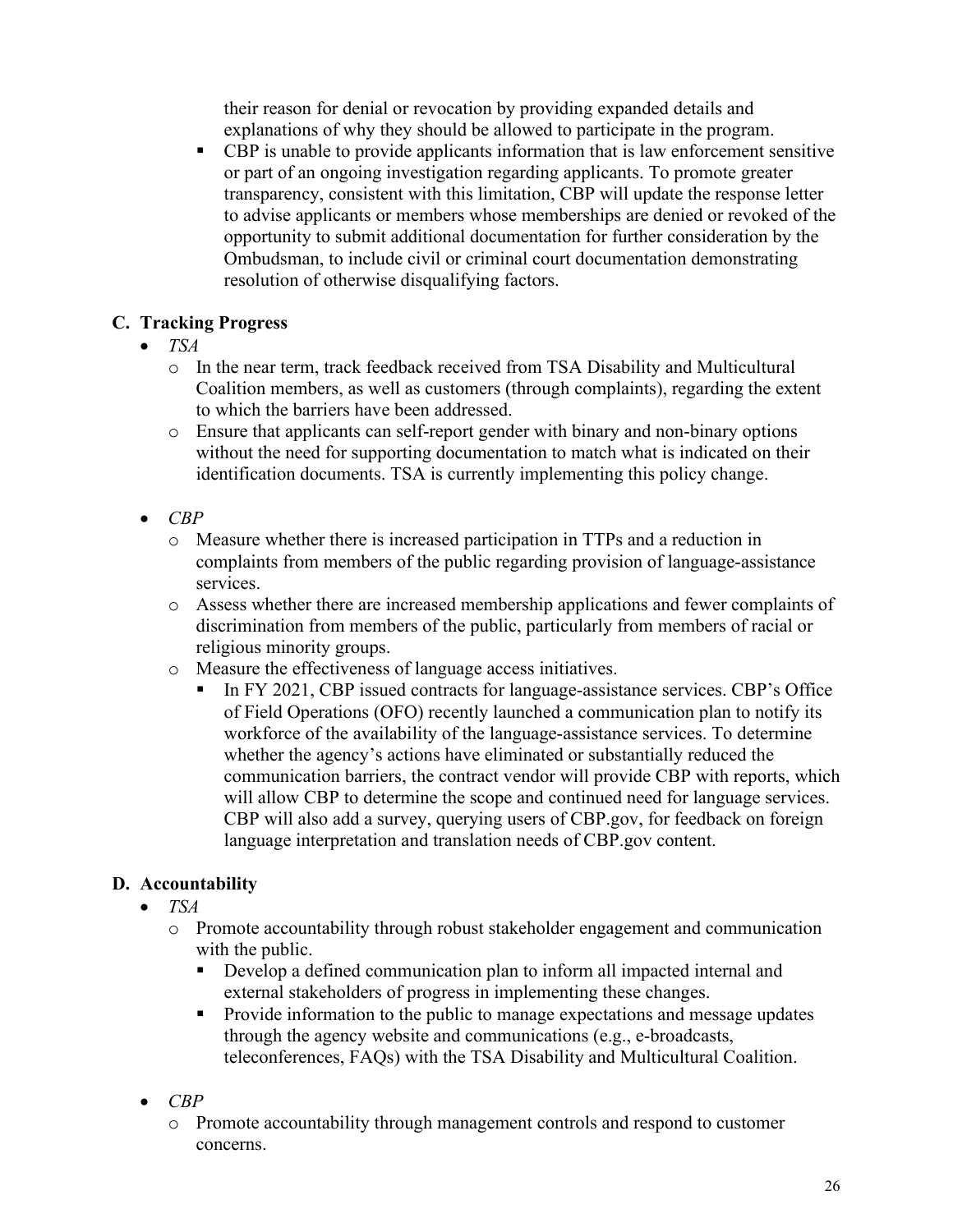- **Ensure customer service remains embedded in the performance plans of the** Director and Branch Chiefs for CBP's TTPs. This core competency defines performance standards associated with communication with customers to understand their needs and the provision of timely, flexible, and responsive services to customers.
- public and ensure applicants are able to submit any questions or concerns about **Provide a Traveler Communications Center that is available and responsive to the** CBP TTP applications and processing.
- o Promote accountability through robust stakeholder engagement and communication with the public.
	- **Participate in CRCL Community Engagement Roundtables to provide information** and publicize the TTP process to attendees.